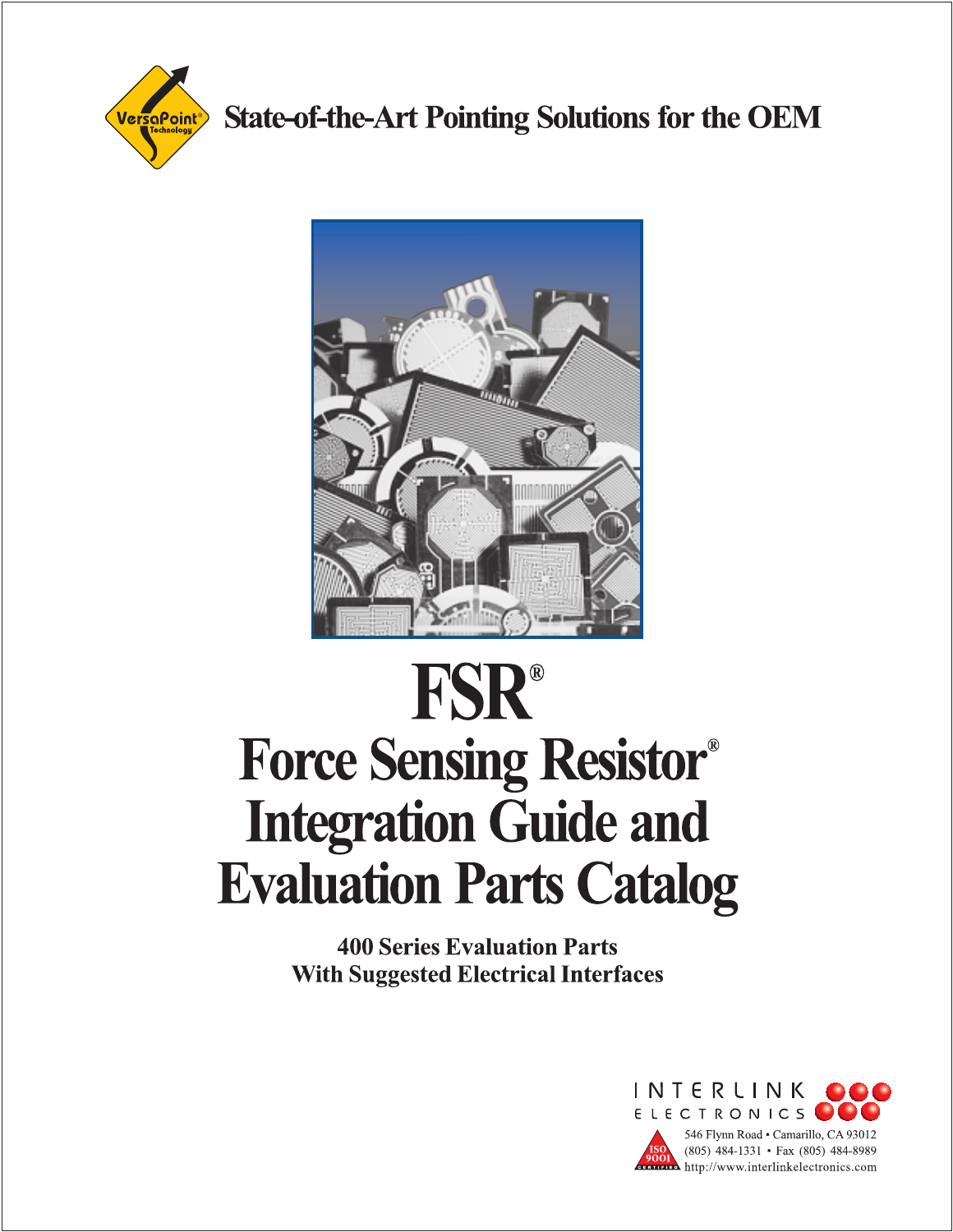The product information contained in this document is designed to provide general information and guidelines only and must not be used as an implied contract with Interlink Electronics, Inc. Acknowledging our policy of continual product development, we reserve the right to change, without notice, and detail in this publication. Since Interlink Electronics has no control over the conditions and method of use of our products, we suggest that any potential user confirm their suitability before adopting them for commercial use.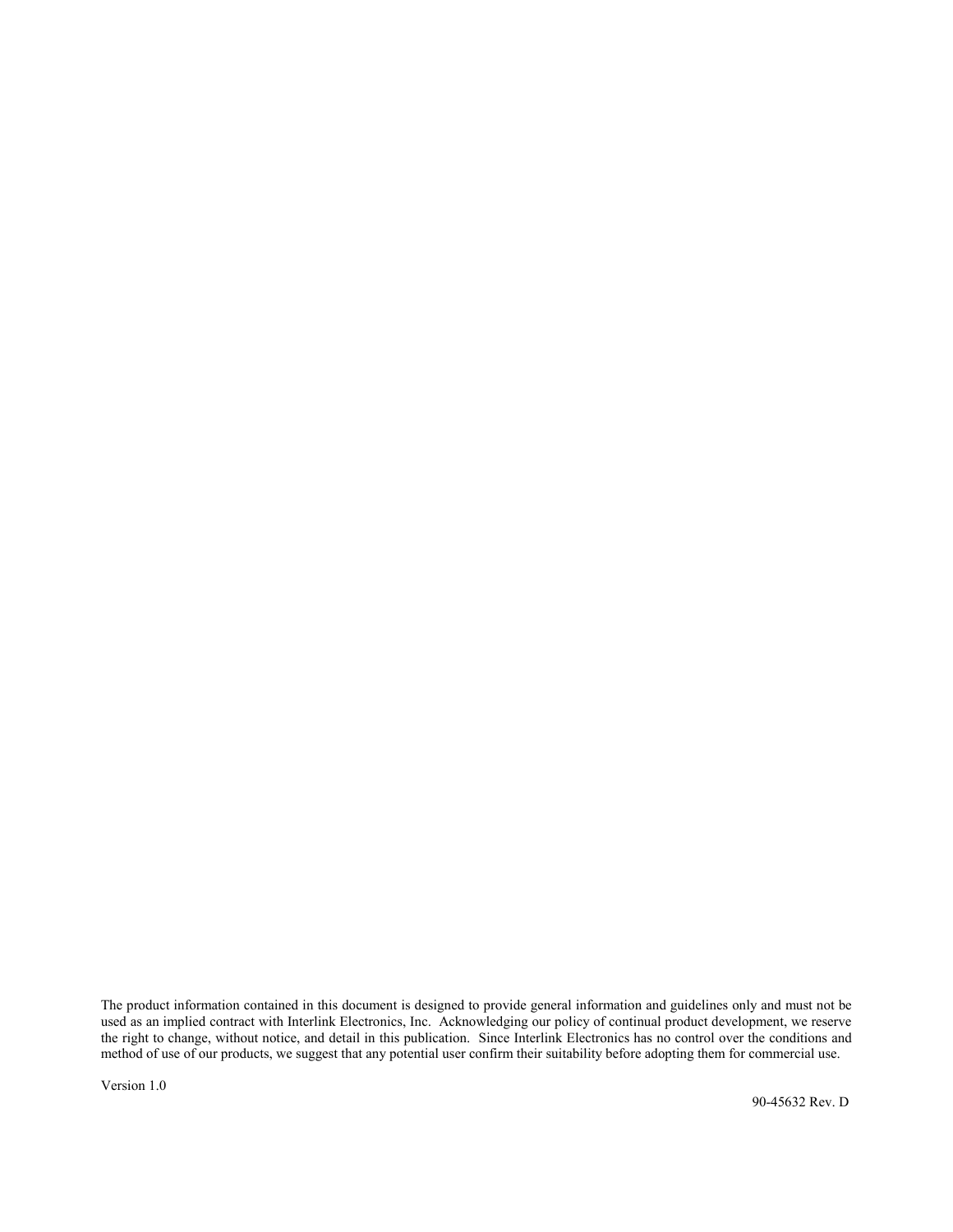## **FSR® Integration Guide & Evaluation Parts Catalog With Suggested Electrical Interfaces**

| Page 3  |
|---------|
| Page 3  |
| Page 4  |
| Page 6  |
| Page 8  |
| Page 9  |
| Page 12 |
| Page 12 |
| Page 13 |
| Page 14 |
| Page 16 |
| Page 16 |
| Page 17 |
| Page 18 |
| Page 19 |
| Page 20 |
| Page 21 |
| Page 22 |
| Page 23 |

Interlink Electronics manufactures custom FSR devices to meet the needs of specific customer applications. FSR devices can be produced in almost any shape, size, and geometry. To discuss custom design or to obtain a quote, contact Interlink Electronics at (805) 484-8855.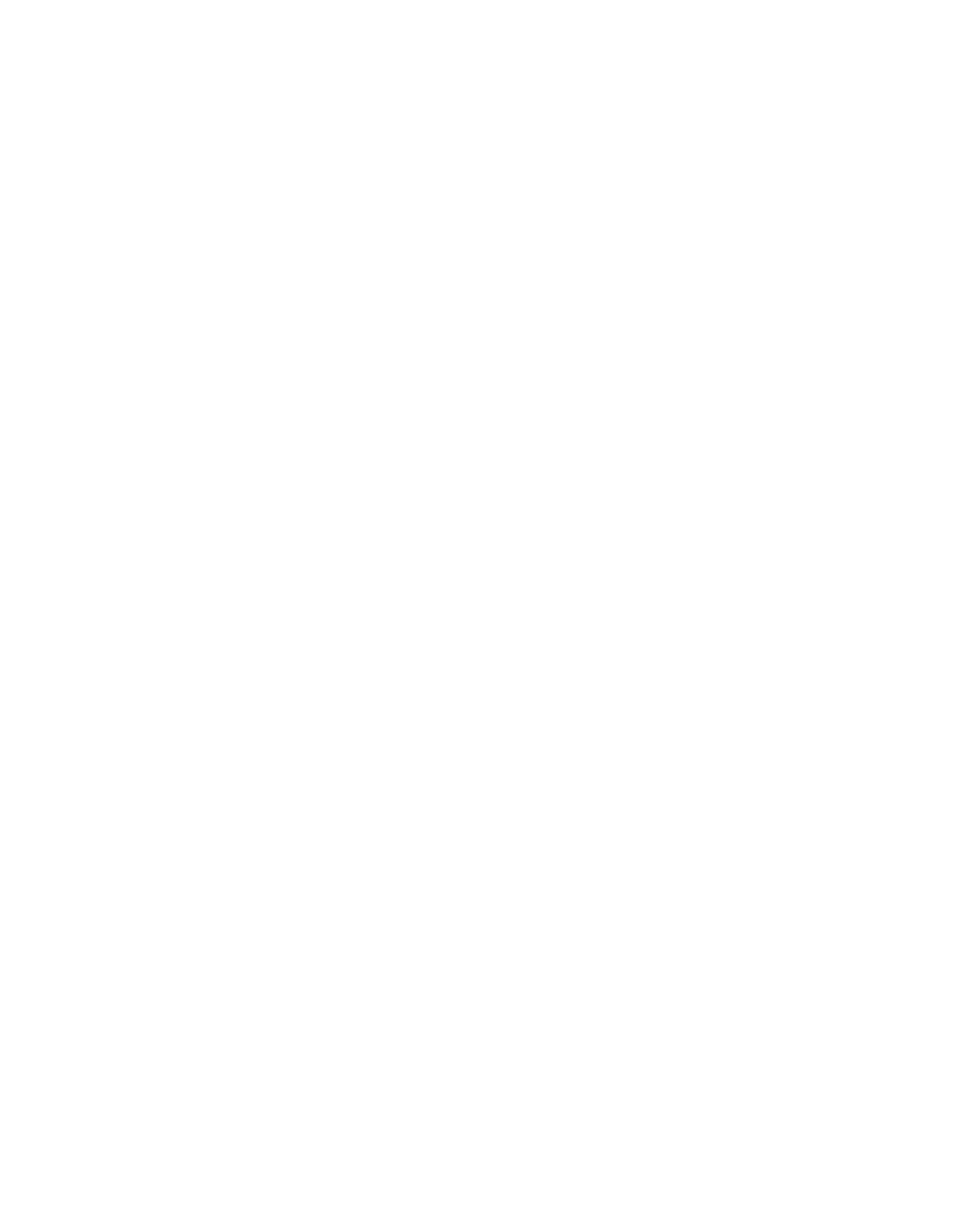

## **Force Sensing Resistors**  *An Overview of the Technology*

Force Sensing Resistors (FSR) are a polymer thick film (PTF) device which exhibits a decrease in resistance with an increase in the force applied to the active surface. Its force sensitivity is optimized for use in human touch control of electronic devices. FSRs are not a load cell or strain gauge, though they have similar properties. FSRs are not suitable for precision measurements.

#### **Force vs. Resistance**

The force vs. resistance characteristic shown in Figure 2 provides an overview of FSR typical response behavior. For interpretational convenience, the force vs. resistance data is plotted on a log/log format. These data are representative of our typical devices, with this particular



Figure 1: FSR Construction

force-resistance characteristic being the response of evaluation part # 402 (0.5" [12.7 mm] diameter circular active area). A stainless steel actuator with a 0.4" [10.0 mm] diameter hemispherical tip of 60 durometer polyurethane rubber was used to actuate the FSR device. In general, FSR response approximately follows an inverse power-law characteristic (roughly 1/R).



Figure 2: Resistance vs. Force

Referring to Figure 2, at the low force end of the force-resistance characteristic, a switchlike response is evident. This turn-on threshold, or 'break force", that swings the resistance from greater than  $100 \text{ k}\Omega$  to about 10 kΩ (the beginning of the dynamic range that follows a power-law) is determined by the substrate and overlay thickness and flexibility, size and shape of the actuator, and spacer-adhesive thickness (the gap between the facing conductive elements). Break force increases with increasing substrate and overlay rigidity, actuator size, and spaceradhesive thickness. Eliminating the adhesive, or keeping it well away from the area where the force is being applied, such as the center of a large FSR device, will give it a lower rest resistance (e.g. stand-off resistance).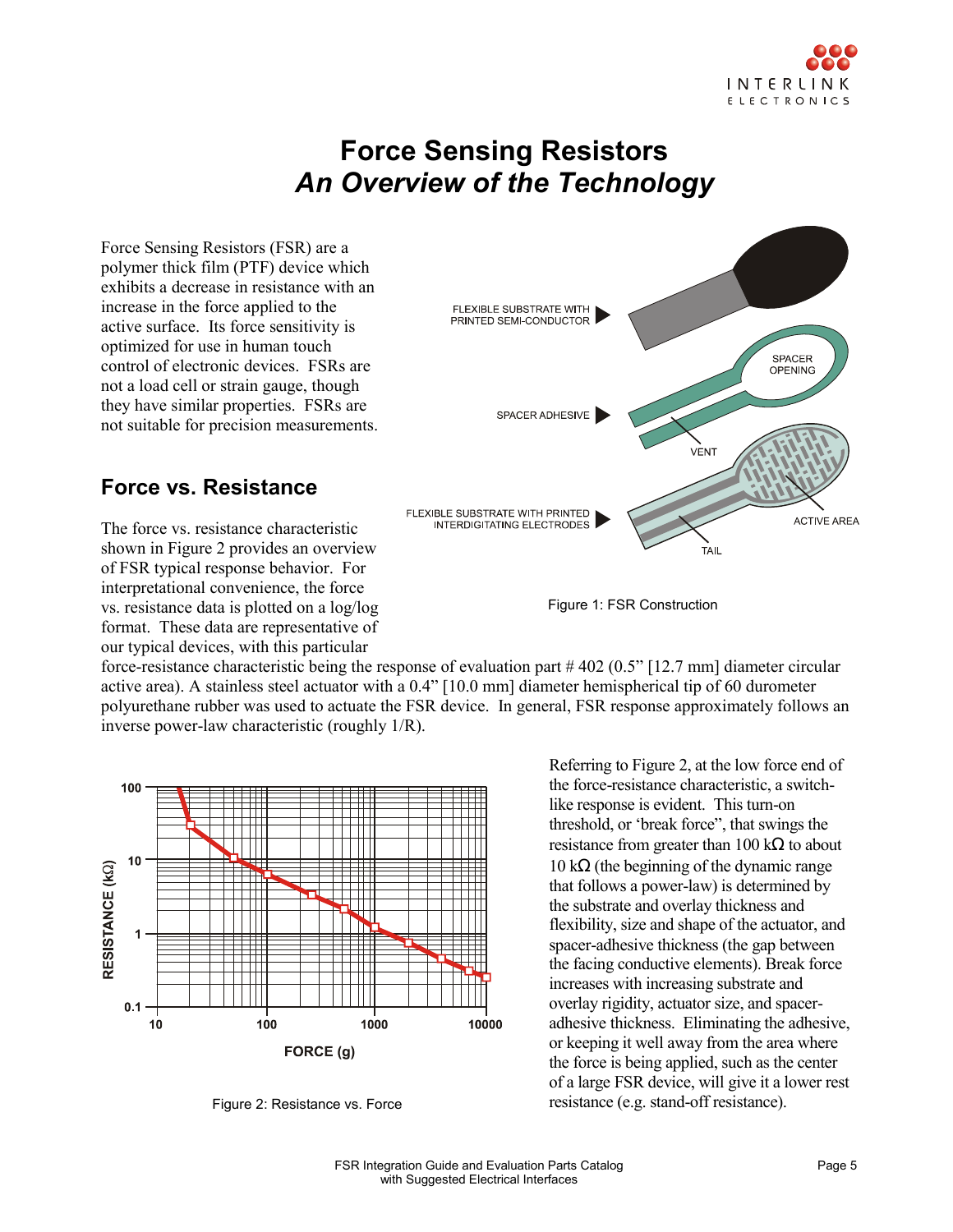

At the high force end of the dynamic range, the response deviates from the power-law behavior, and eventually saturates to a point where increases in force yield little or no decrease in resist-ance. Under these conditions of Figure 2, this saturation force is beyond 10 kg. The saturation point is more a function of pressure than force. The saturation pressure of a typical FSR is on the order of 100 to 200 psi. For the data shown in Figures 2, 3 and 4, the actual measured pressure range is 0 to 175 psi  $(0 \text{ to } 22 \text{ lbs}$  applied over  $0.125 \text{ in}^2$ ). Forces higher than the saturation force can be measured by spreading the force over a greater area; the overall pressure is then kept below the saturation point, and



Conductance vs. Force (0-10Kg)

dynamic response is maintained. However, the converse of this effect is also true, smaller actuators will saturate FSRs earlier in the dynamic range, since the saturation point is reached at a lower force.



#### **Force vs. Conductance**

In Figure 3, the conductance is plotted vs. force (the inverse of resistance: 1/r). This format allows interpretation on a linear scale. For reference, the corresponding resistance values are also included on the right vertical axis. A simple circuit called a current-to-voltage converter (see page 21) gives a voltage output directly proportional to FSR conductance and can be useful where response linearity is desired. Figure 3 also includes a typical part-to-part repeatability envelope. This error band determines the maximum accuracy of any general force measurement. The spread or width of the band is

strongly dependent on the repeatability of any actuating and measuring system, as well as the repeatability tolerance held by Interlink Electronics during FSR production. Typically, the part-to-part repeatability tolerance held during manufacturing ranges from  $\pm$  15% to  $\pm$  25% of an established nominal resistance.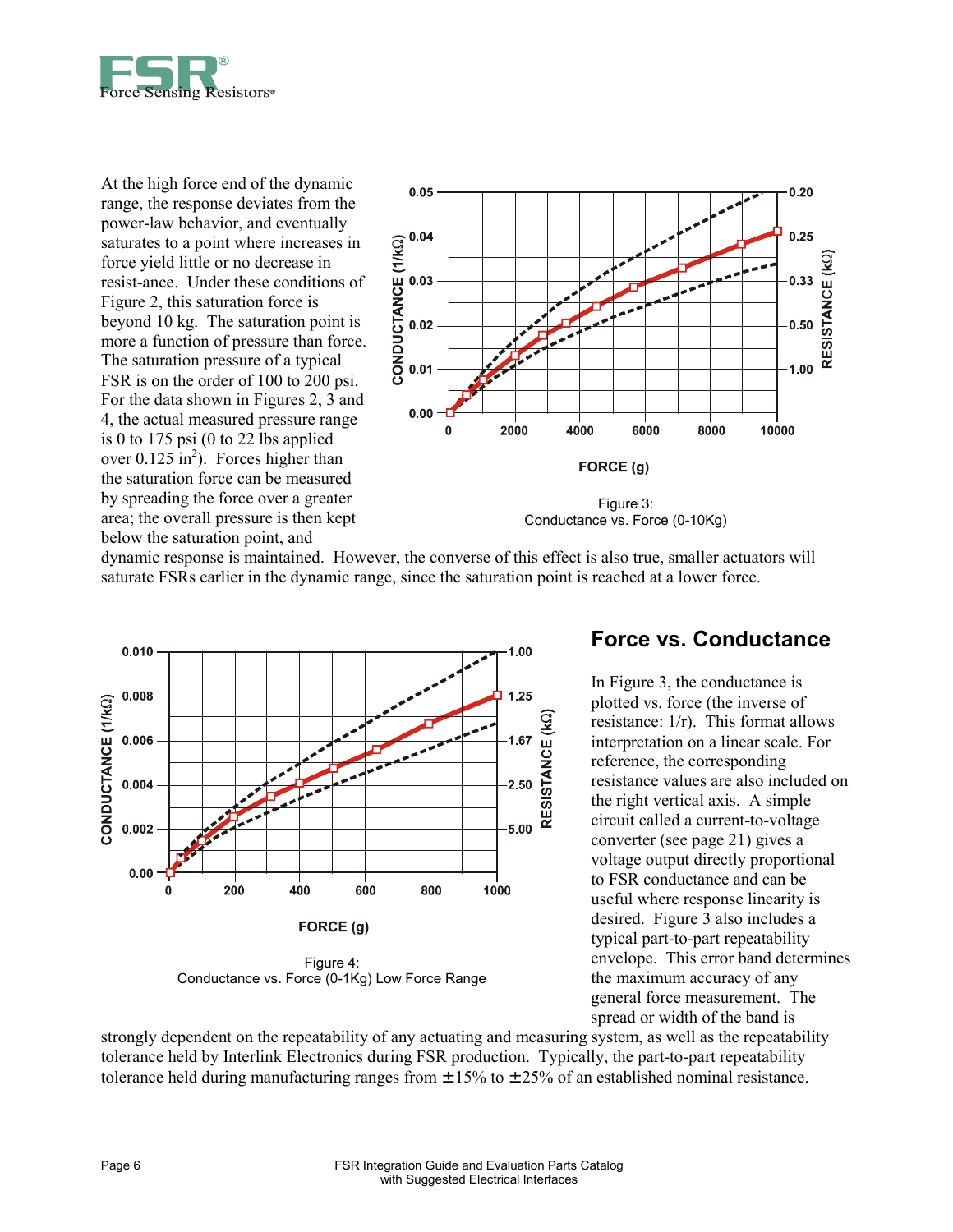

Figure 4 highlights the 0-1 kg (0-2.2 lbs) range of the conductance-force characteristic. As in Figure 3, the corresponding resistance values are included for reference. This range is common to human interface applications. Since the conductance response in this range is fairly linear, the force resolution will be uniform and data interpretation simplified. The typical part-to-part error band is also shown for this touch range. In most human touch control applications this error is insignificant, since human touch is fairly inaccurate. Human factors studies have shown that in this force range repeatability errors of less than  $\pm 50\%$ are difficult to discern by touch alone.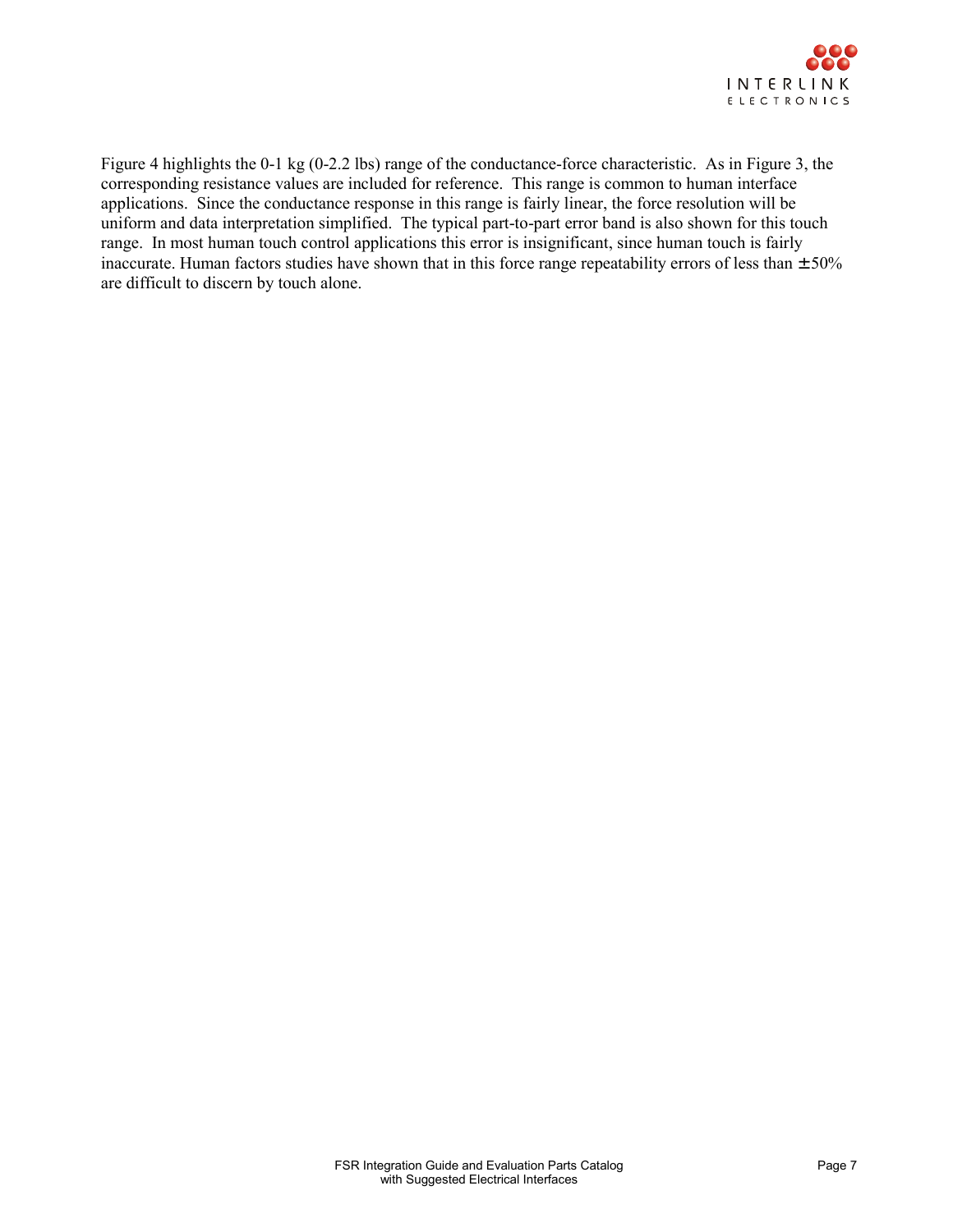

## **FSR Integration Notes**  *A Step-by-Step Guide to Optimal Use*

For best results, follow these seven steps when beginning any new product design, proof-of-concept, technology evaluation, or first prototype implementation:

#### **1. Start with Reasonable Expectations (Know Your Sensor)**

 The FSR sensor is not a strain gauge, load cell or pressure transducer. While it can be used for dynamic measurement, only qualitative results are generally obtainable. Force accuracy ranges from approximately  $\pm$  5% to  $\pm$  25% depending on the consistency of the measurement and actuation system, the repeatability tolerance held in manufacturing, and the use of part calibration.

 Accuracy should not be confused with resolution. The force resolution of FSR devices is better than  $\pm 0.5\%$  of full use force.

#### **2. Choose the Sensor that Best Fits the Geometry of Your Application**

 Usually sensor size and shape are the limiting parameters in FSR integration, so any evaluation part should be chosen to fit the desired mechanical actuation system. In general, standard FSR products have a common semiconductor make-up and only by varying actuation methods (e.g. overlays and actuator areas) or electrical interfaces can different response characteristics be achieved.

#### **3. Set-up a Repeatable and Reproducible Mechanical Actuation System**

When designing the actuation mechanics, follow these guidelines to achieve the best force repeatability:

- Provide a consistent force distribution. FSR response is very sensitive to the distribution of the applied force. In general, this precludes the use of dead weights for characterization since exact duplication of the weight distribution is rarely repeatable cycle-to-cycle. A consistent weight (force) distribution is more difficult to achieve than merely obtaining a consistent total applied weight (force). As long as the distribution is the same cycle-to-cycle, then repeatability will be maintained. The use of a thin elastomer between the applied force and the FSR can help absorb error from inconsistent force distributions.
- Keep the actuator area, shape, and compliance constant. Charges in these parameters significantly alter the response characteristic of a given sensor. Any test, mock-up, or evaluation conditions should be closely matched to the final use conditions. The greater the cycle-to-cycle consistency of these parameters, the greater the device repeatability. In human interface applications where a finger is the mode of actuation, perfect control of these parameters is not generally possible. However, human force sensing is somewhat inaccurate; it is rarely sensitive enough to detect differences of less than  $\pm$  50%.
- Control actuator placement. In cases where the actuator is to be smaller than the FSR active area, cycle-to-cycle consistency of actuator placement is necessary. (Caution: FSR layers are held together by an adhesive that surrounds the electrically active areas. If force is applied over an area which includes the adhesive, the resulting response characteristic will be drastically altered.) In an extreme case (e.g., a large, flat, hard actuator that bridges the bordering adhesive), the adhesive can present FSR actuation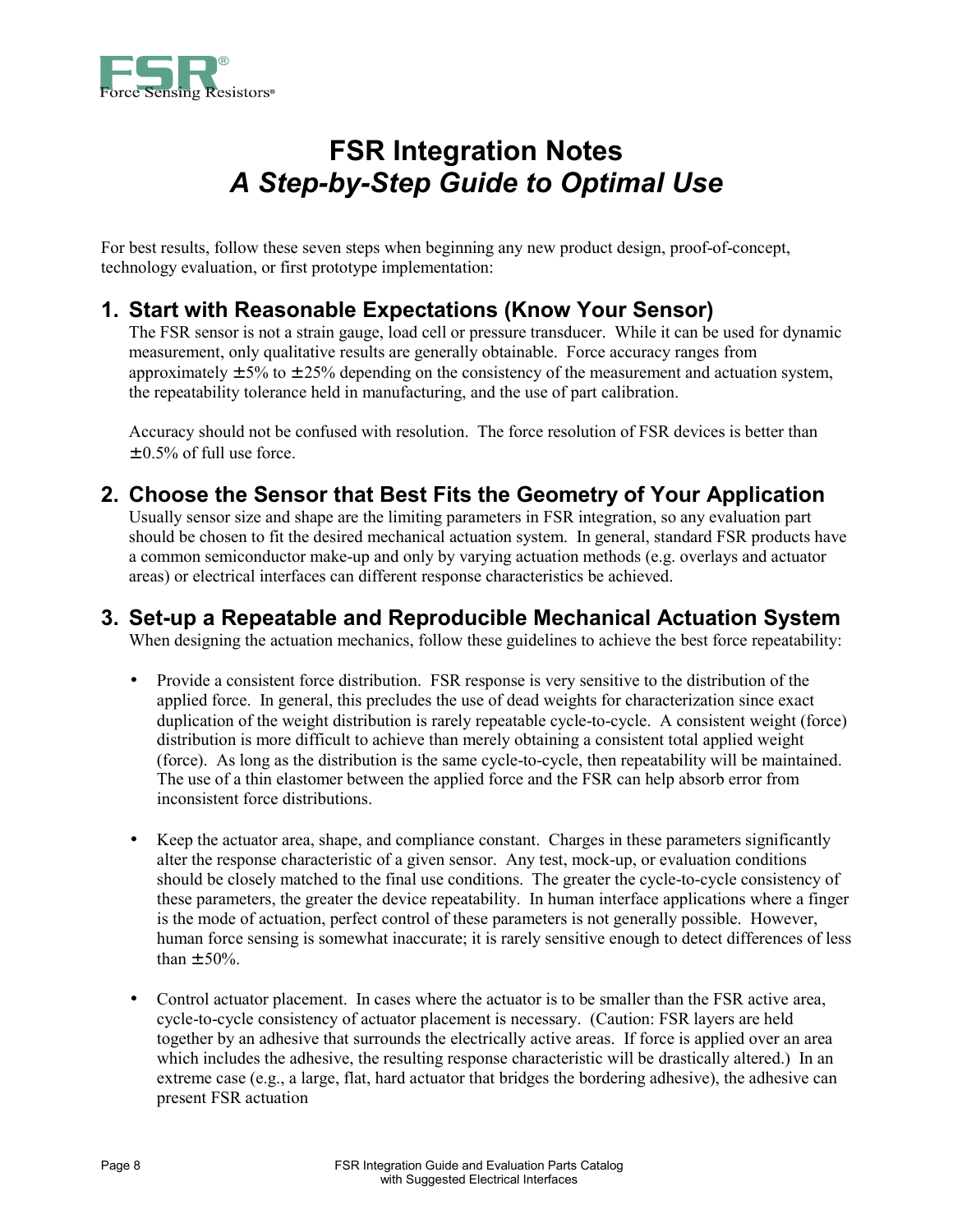

• Keep actuation cycle time consistent. Because of the time dependence of the FSR resistance to an applied force, it is important when characterizing the sensor system to assure that increasing loads (e.g. force ramps) are applied at consistent rates (cycle-to-cycle). Likewise, static force measurements must take into account FSR mechanical setting time. This time is dependent on the mechanics of actuation and the amount of force applied and is usually on the order of seconds.

#### **4. Use the Optimal Electronic Interface**

 In most product designs, the critical characteristic is Force vs. Output Voltage, which is controlled by the choice of interface electronics. A variety of interface solutions are detailed in the TechNote section of this guide. Summarized here are some suggested circuits for common FSR applications.

- For FSR Pressure or Force Switches, use the simple interfaces detailed on pages 16 and 17.
- For dynamic FSR measurements or Variable Controls, a current-to-voltage converter (see pages 18 and 19) is recommended. This circuit produces an output voltage that is inversely proportional to FSR resistance. Since the FSR resistance is roughly inversely proportional to applied force, the end result is a direct proportionality between force and voltage; in other words, this circuit gives roughly linear increases in output voltage for increases in applied force. This linearization of the response optimizes the resolution and simplifies data interpretation.

#### **5. Develop a Nominal Voltage Curve and Error Spread**

 When a repeatable and reproducible system has been established, data from a group of FSR parts can be collected. Test several FSR parts in the system. Record the output voltage at various pre-selected force points throughout the range of interest. Once a family of curves is obtained, a nominal force vs. output voltage curve and the total force accuracy of the system can be determined.

#### **6. Use Part Calibration if Greater Accuracy is Required**

 For applications requiring the highest obtainable force accuracy, part calibration will be necessary. Two methods can be utilized: gain and offset trimming, and curve fitting.

- Gain and offset trimming can be used as a simple method of calibration. The reference voltage and feedback resistor of the current-to-voltage converter are adjusted for each FSR to pull their responses closer to the nominal curve.
- Curve fitting is the most complete calibration method. A parametric curve fit is done for the nominal curve of a set of FSR devices, and the resultant equation is stored for future use. Fit parameters are then established for each individual FSR (or sending element in an array) in the set. These parameters, along with the measured sensor resistance (or voltage), are inserted into the equation to obtain the force reading. If needed, temperature compensation can also be included in the equation.

#### **7. Refine the System**

 Spurious results can normally be traced to sensor error or system error. If you have any questions, contact Interlink Electronics' Sales Engineers to discuss your system and final data.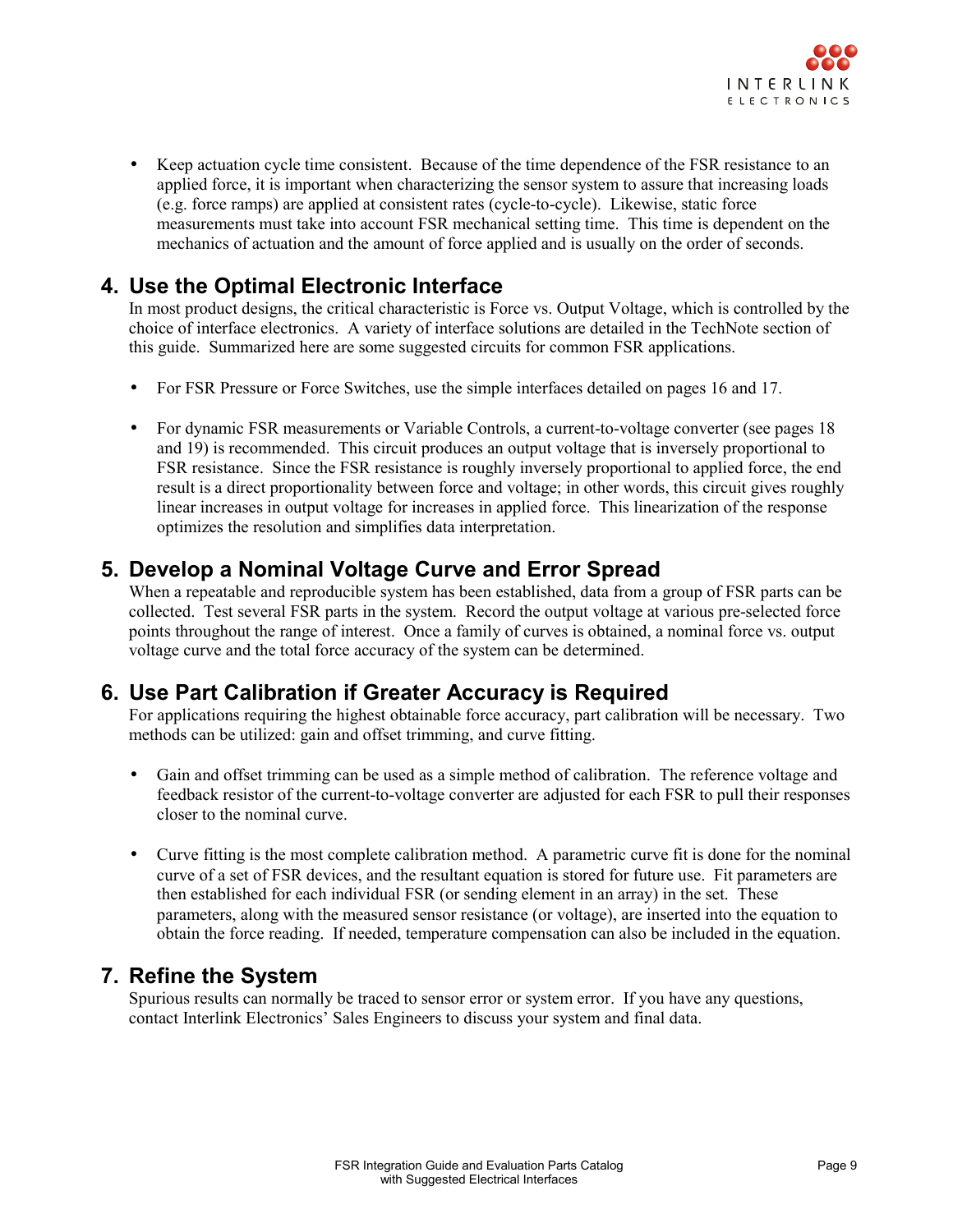

## **FSR Usage Tips**  *The Do's and Don'ts*

- **Do** follow the seven steps of the FSR Integration Guide.
- **Do**, if possible, use a firm, flat and smooth mounting surface.
- **Do** be careful if applying FSR devices to curved surfaces. Pre-loading of the device can occur as the two opposed layers are forced into contact by the bending tension. The device will still function, but the dynamic range may be reduced and resistance drift could occur. The degree of curvature over which an FSR can be bent is a function of the size of the active area. The smaller the active area, the less effect a given curvature will have on the FSR's response.
- **Do** avoid air bubbles and contamination when laminating the FSR to any surface. Use only thin, uniform adhesives, such as Scotch<sup>®</sup> brand double-sided laminating adhesives. Cover the entire surface of the sensor.
- **Do** be careful of kinks or dents in active areas. They can cause false triggering of the sensors.
- **Do** protect the device from sharp objects. Use an overlay, such as a polycarbonate film or an elastomer, to prevent gouging of the FSR device.
- **Do** use soft rubber or a spring as part of the actuator in designs requiring some travel.
- **Do not** kink or crease the tail of the FSR device if you are bending it; this can cause breaks in the printed silver traces. The smallest suggested bend radius for the tails of evaluation parts is about 0.1" [2.5 mm]. In custom sensor designs, tails have been made that bend over radii of 0.03" (0.8 mm]. Also, be careful if bending the tail near the active area. This can cause stress on the active area and may result in pre-loading and false readings.
- **Do not** block the vent. FSR devices typically have an air vent that runs from the open active area down the length of the tail and out to the atmosphere. This vent assures pressure equilibrium with the environment, as well as allowing even loading and unloading of the device. Blocking this vent could cause FSRs to respond to any actuation in a non-repeatable manner. Also note, that if the device is to be used in a pressure chamber, the vented end will need to be kept vented to the outside of the chamber. This allows for the measurement of the differential pressure.
- **Do not** solder directly to the exposed silver traces. With flexible substrates, the solder joint will not hold and the substrate can easily melt and distort during the soldering. Use Interlink Electronics' standard connection techniques, such as solderable tabs, housed female contacts, Z-axis conductive tapes, or ZIF (zero insertion force) style connectors.
- **Do not** use cyanoacrylate adhesives (e.g. Krazy Glue®) and solder flux removing agents. These degrade the substrate and can lead to cracking.
- **Do not** apply excessive shear force. This can cause delamination of the layers.
- **Do not** exceed 1mA of current per square centimeter of applied force (actuator area). This can irreversibly damage the device.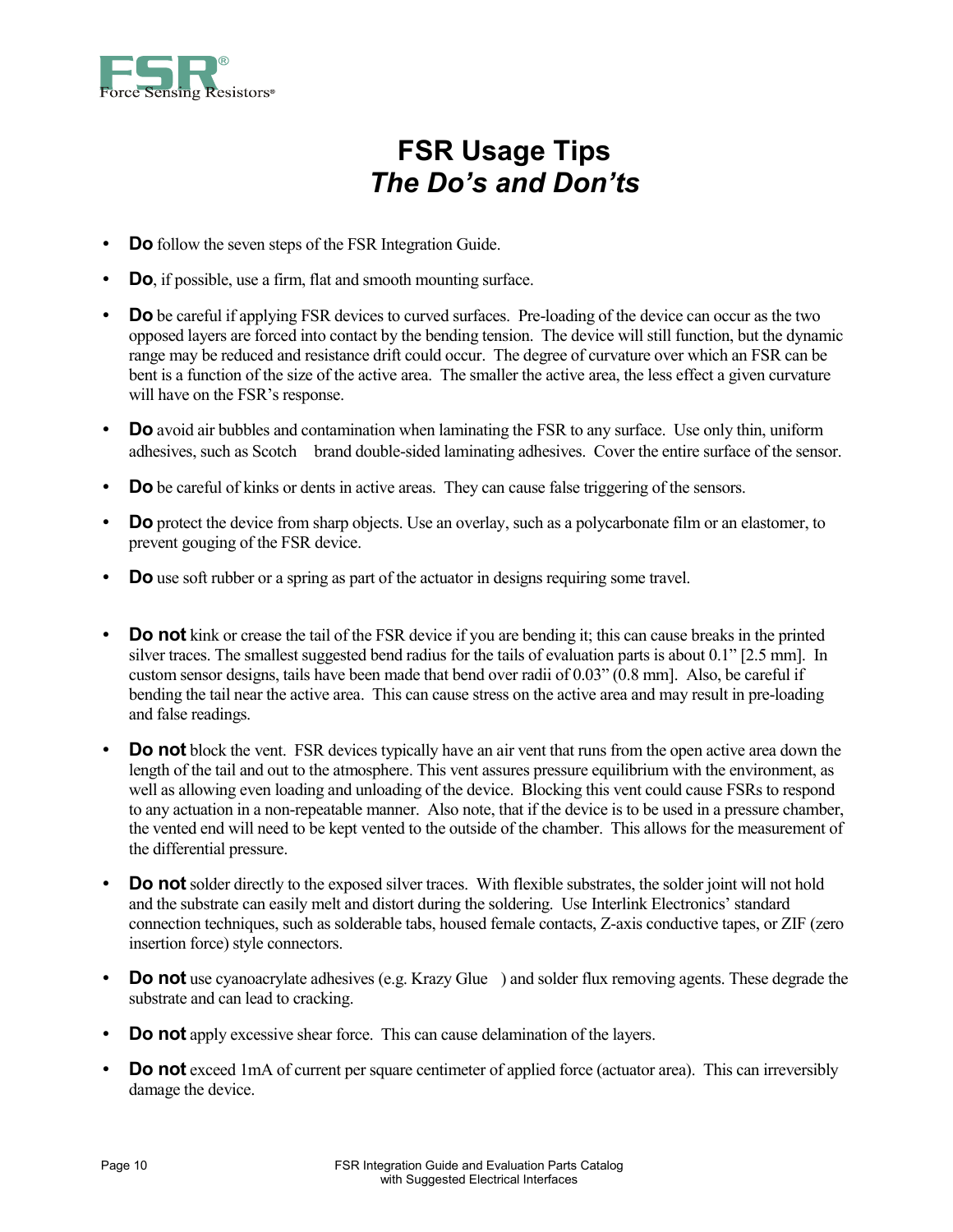

2 130<br>[54 1]

#### Evaluation Parts

*Descriptions and Dimensions*



 *Dimensions in brackets: millimeters • Dimensional Tolerance:* ± *0.015" [0.4] • Thickness Tolerance:* ± *10%*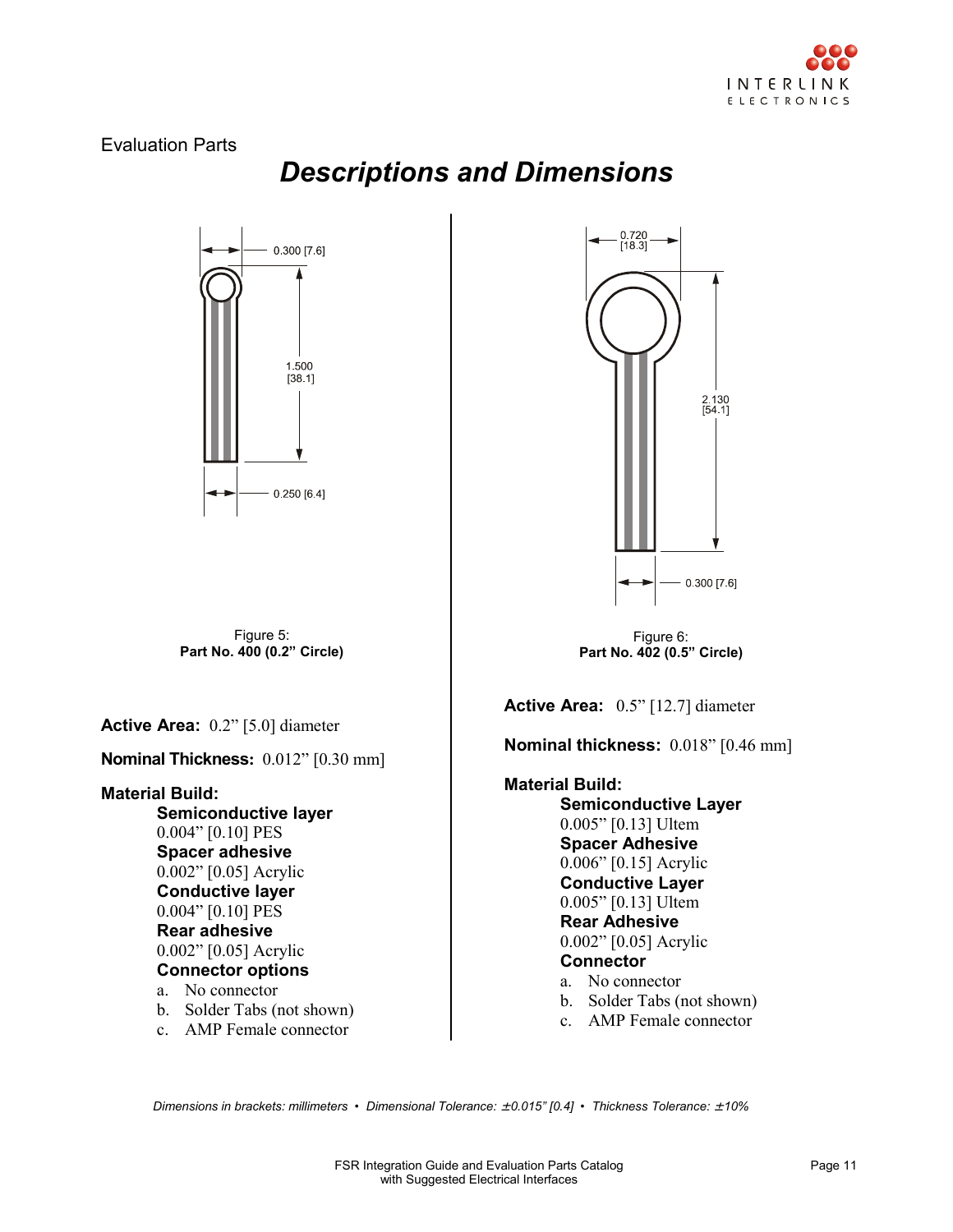



Figure 7: **Part No. 406 (1.5" Square)**

**Active Area:** 1.5" [38.1] x 1.5" [38.1]

**Nominal thickness:** 0.018" [0.46 mm]

**Material Build:** 

 **Semiconductive Layer** 0.005" [0.13] Ultem **Spacer Adhesive**  0.006" [0.15] Acrylic **Conductive Layer**  0.005" [0.13] Ultem **Rear Adhesive**  0.002" [0.05] Acrylic **Connectors**  a. No connector

- b. Solder Tabs (not shown)
- c. AMP Female connector

 *Dimensions in brackets: millimeters • Dimensional Tolerance:* ± *0.015" [0.4] • Thickness Tolerance:* ± *10%*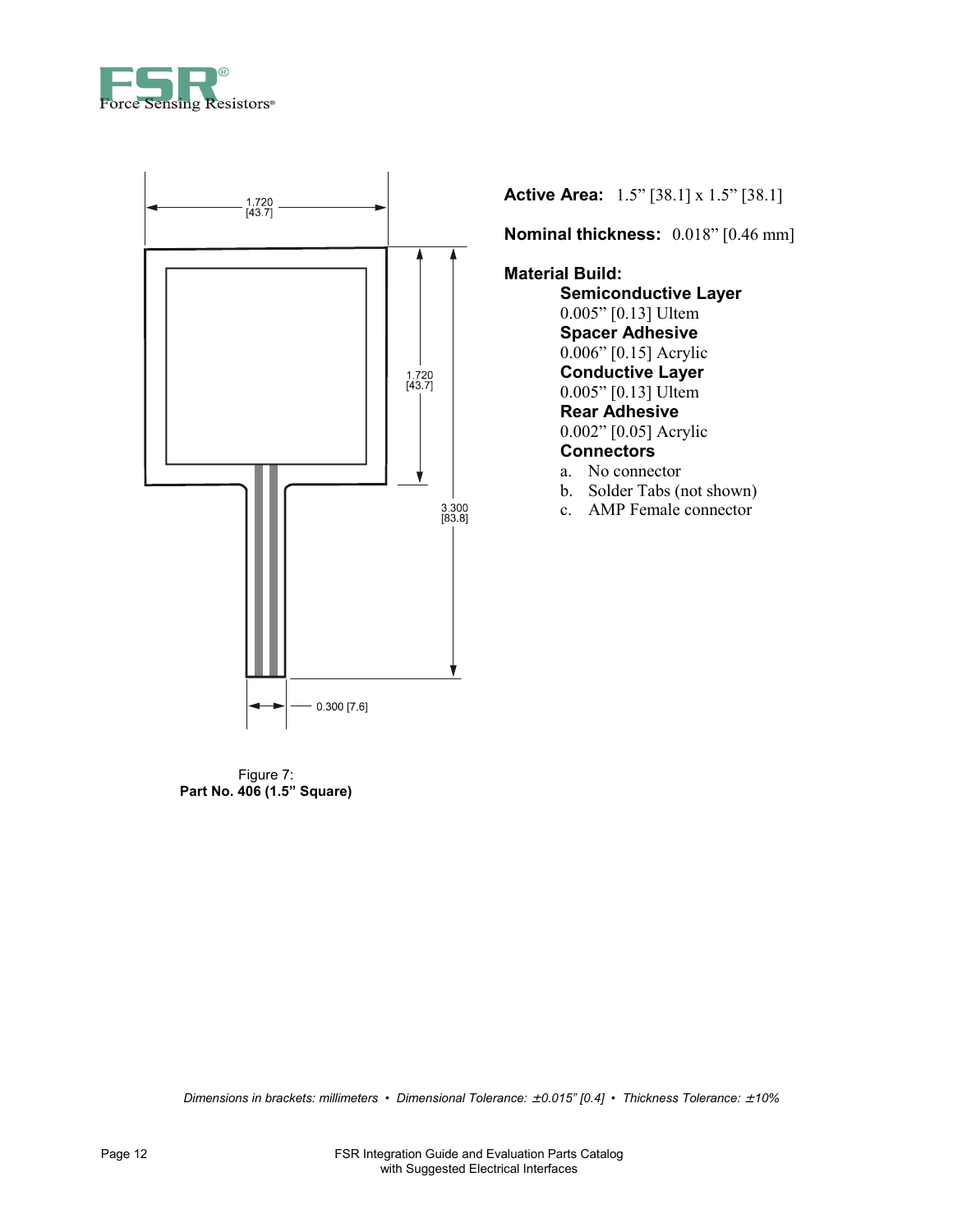



**Active Area:** 24" [609.6] x 0.25" [6.3] **Nominal thickness:** 0.135" [0.34 mm]

**Material Build: Semiconductive Layer**  0.004" [0.10] PES **Spacer Adhesive**  0.0035" [0.089] Acrylic **Conductive Layer**  0.004" [0.10] PES **Rear Adhesive**  0.002" [0.05] Acrylic **Connectors** 

- a. No connector
- b. Solder Tabs (not shown)
- c. AMP Female connector



*Dimensions in brackets: millimeters Dimensional Tolerance:* ± *0.015" [0.4] Thickness Tolerance:* ± *10%*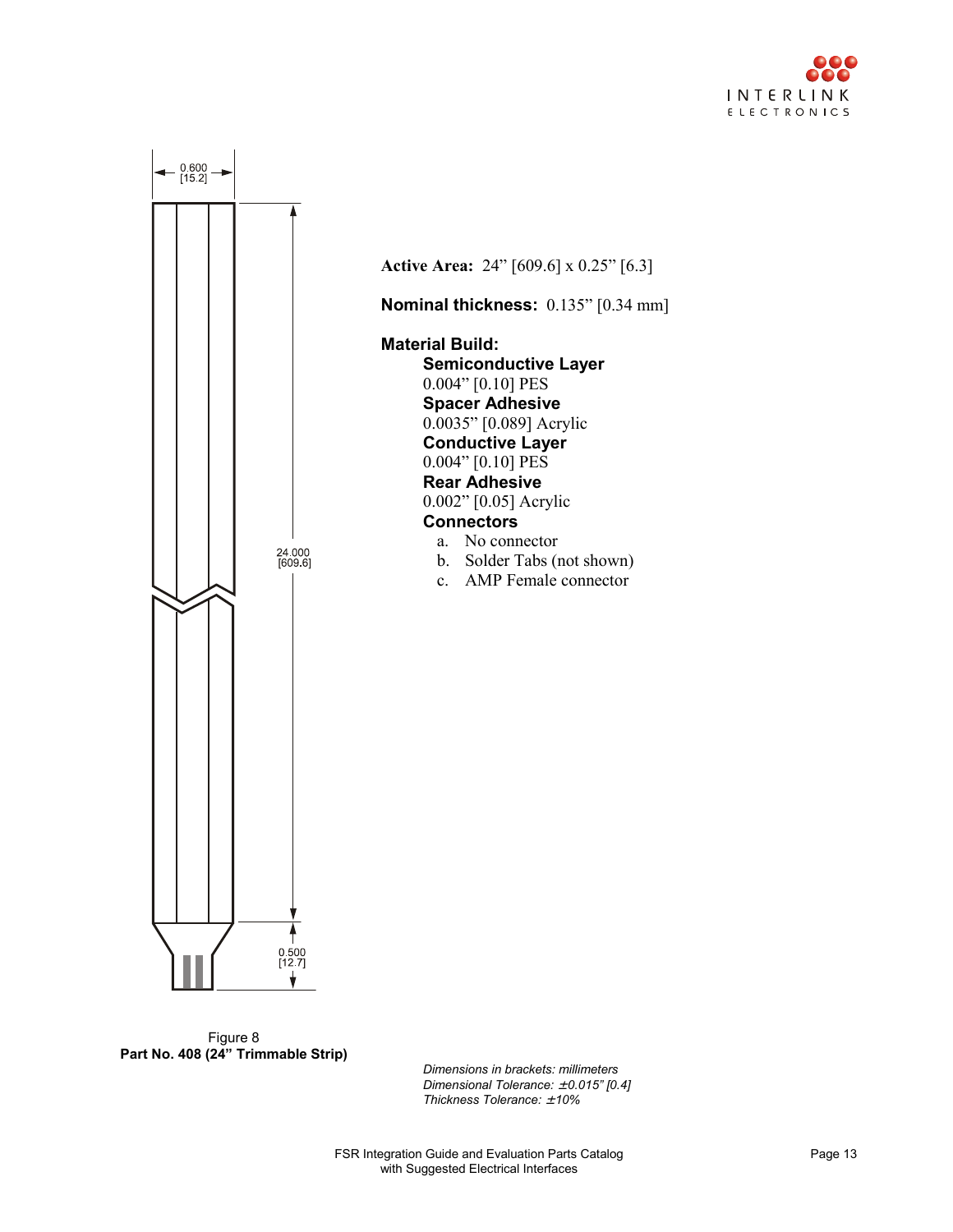

I

## **General FSR Characteristics**

These are typical parameters. The FSR is a custom device and can be made for use outside these characteristics. Consult Sales Engineering with your specific requirements.

#### **Simple FSR Devices and Arrays**

| <b>PARAMETER</b>                        | <b>VALUE</b>                                                                                | <b>NOTES</b>                            |
|-----------------------------------------|---------------------------------------------------------------------------------------------|-----------------------------------------|
| <b>Size Range</b>                       | $Max = 20$ " x 24" (51 x 61 cm)<br>$Min = 0.2$ " x 0.2" (0.5 x 0.5 cm)                      | Any shape                               |
| <b>Device thickness</b>                 | $0.008$ " to $0.050$ " (0.20 to 1.25 mm)                                                    | Dependent on materials                  |
| <b>Force Sensitivity Range</b>          | $< 100$ g to $> 10$ kg                                                                      | Dependent on mechanics                  |
| <b>Pressure Sensitivity Range</b>       | $\leq$ 1.5 psi to $>$ 150 psi<br>$(< 0.1$ kg/cm <sup>2</sup> to $> 10$ kg/cm <sup>2</sup> ) | Dependent on mechanics                  |
| <b>Part-to-Part Force Repeatability</b> | $\pm$ 15% to $\pm$ 25% of established<br>nominal resistance                                 | With a repeatable<br>actuation system   |
| <b>Single Part Force Repeatability</b>  | $\pm$ 2% to $\pm$ 5% of established nominal<br>resistance                                   | With a repeatable<br>actuation system   |
| <b>Force Resolution</b>                 | Better than 0.5% full scale                                                                 |                                         |
| <b>Break Force (Turn-on Force)</b>      | 20 g to 100 g $(0.7 \text{ oz to } 3.5 \text{ oz})$                                         | Dependent on mechanics<br>and FSR build |
| <b>Stand-Off Resistance</b>             | $>1\text{M}\Omega$                                                                          | Unloaded, unbent                        |
| <b>Switch Characteristic</b>            | Essentially zero travel                                                                     |                                         |
| <b>Device Rise Time</b>                 | 1-2 msec (mechanical)                                                                       |                                         |
| Lifetime                                | $> 10$ million actuations                                                                   |                                         |
| <b>Temperature Range</b>                | -30 $^{\circ}$ C to +70 $^{\circ}$ C                                                        | Dependent on materials                  |
| <b>Maximum Current</b>                  | I mA/cm <sup>2</sup> of applied force                                                       |                                         |
| <b>Sensitivity to Noise/Vibration</b>   | Not significantly affected                                                                  |                                         |
| <b>EMI/ESD</b>                          | Passive device                                                                              |                                         |
| <b>Lead Attachment</b>                  | Standard flex circuit techniques                                                            |                                         |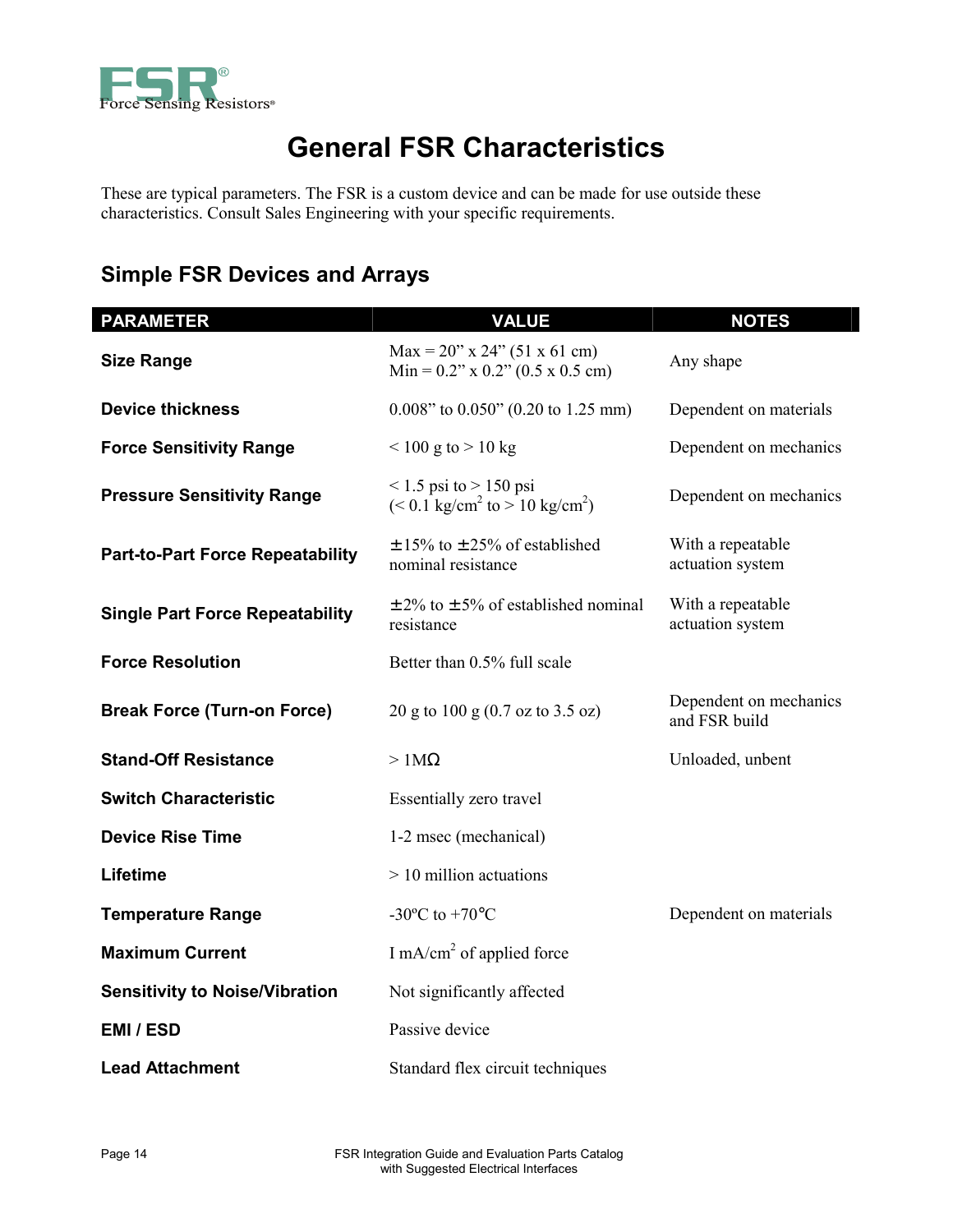

#### **For Linear pots**

| <b>PARAMETER</b>             | <b>VALUE</b>                                                       | <b>NOTES</b> |
|------------------------------|--------------------------------------------------------------------|--------------|
| <b>Positional Resolution</b> | $0.003$ " to $0.02$ " (0.075 to 0.5 mm) Dependent on actuator size |              |
| <b>Positional Accuracy</b>   | Better than $\pm$ 1% of full length                                |              |

*FSR terminology is defined on pages 14 and 15 of this guide.*

The product information contained in this document is designed to provide general information and guidelines only and must not be used as an implied contract with Interlink Electronics. Acknowledging our policy of continual product development, we reserve the right to change without notice any detail in this publication. Since Interlink Electronics has no control over the conditions and method of use of our products, we suggest that any potential user confirm their suitability before adopting them for commercial use.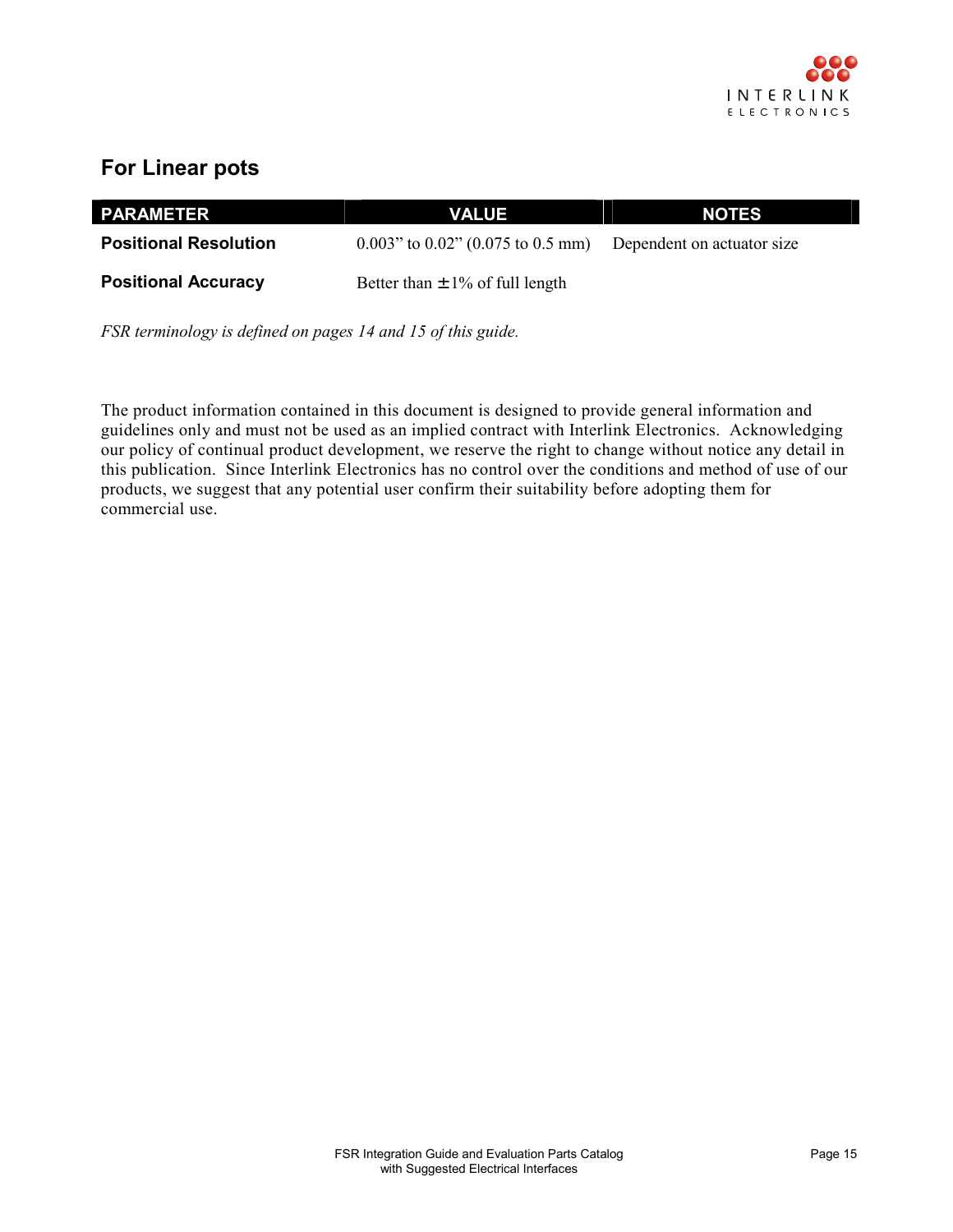

# **Glossary of Terms**

| <b>Active Area</b>               | The area of an FSR device that responds to normal force with a decrease in resistance.                                                                                                                                                |
|----------------------------------|---------------------------------------------------------------------------------------------------------------------------------------------------------------------------------------------------------------------------------------|
| <b>Actuator</b>                  | The object which contacts the sensor surface and applies force to FSRs.                                                                                                                                                               |
| <b>Applied Force</b>             | The force applied by the actuator on the active area of the sensor.                                                                                                                                                                   |
| Array                            | Any grouping or matrix of FSR sensors which can be individually actuated and<br>measured.                                                                                                                                             |
| <b>Break Force</b>               | The minimum force required, with a specific actuator size, to cause the onset of the FSR<br>response.                                                                                                                                 |
| <b>Cross-talk</b>                | Measurement noise or inaccuracies of a sensor as a result of the actuation of another<br>sensor on the same substrate. See also false triggering.                                                                                     |
| <b>Driff</b>                     | The change in resistance with time under a constant (static) load. Also called resistance drift.                                                                                                                                      |
| <b>Durometer</b>                 | The measure of the hardness of rubber.                                                                                                                                                                                                |
| <b>EMI</b>                       | Electromagnetic interference.                                                                                                                                                                                                         |
| <b>ESD</b>                       | Electrostatic discharge.                                                                                                                                                                                                              |
| <b>False triggering</b>          | The unwanted actuation of a FSR device from unexpected stimuli; e.g., bending or<br>cross-talk.                                                                                                                                       |
| <b>Fixed Resistor</b>            | The printed resistor on linear potentiometers that is used to measure position.                                                                                                                                                       |
| <b>Footprint</b>                 | Surface area and force distribution of the actuator in contact with the sensor surface.                                                                                                                                               |
|                                  | <b>Force Resolution</b> The smallest measurable difference in force.                                                                                                                                                                  |
| <b>FSR™</b>                      | Force Sensing Resistors®. A polymer thick film device with exhibits a decrease in<br>resistance with an increase in force applied normal to the device surface.                                                                       |
|                                  | <b>Graphic Overlay</b> A printed substrate that covers the FSR. Usually used for esthetics and protection.                                                                                                                            |
|                                  | <b>Housed Female</b> A stitched on AMP connector with a receptacle (female) ending. A black plastic housing<br>protects the contacts. Suitable for removable ribbon cable connector and header pin<br>attachment.                     |
| <b>Hysteresis</b>                | In a dynamic measurement, the difference between instantaneous force measurements at<br>a given force for an increasing load versus a decreasing load.                                                                                |
|                                  | <b>Interdigitating Electrodes</b> The conductor grid. An interweaving pattern of linearly offset conductor<br>traces used to achieve electrical contact. This grid is shunted by the semiconductor layer<br>to give the FSR response. |
| <b>Lead Out or Busing System</b> | The method of electrically accessing each individual sensor.                                                                                                                                                                          |
| <b>Lexan®</b>                    | Polycarbonate. A substrate used for graphic overlays and labels. Available in a variety of<br>surface textures.                                                                                                                       |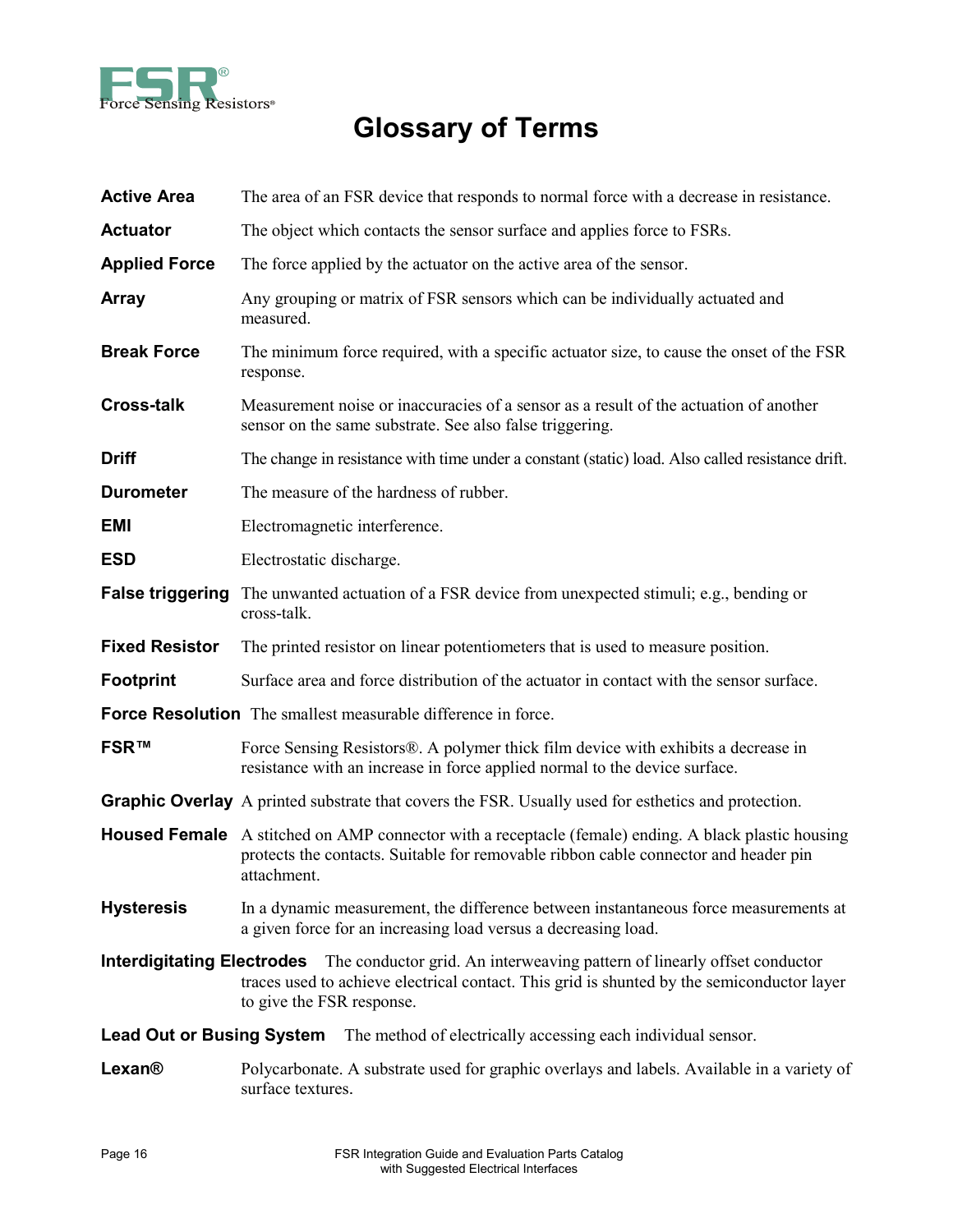

| <b>Melinex®</b>       | A brand of polyester(PET). A substrate with lower temperature resistance than Ulterm®<br>or PES, but with excellent flexibility and low cost. Similar to Mylar™.                                                                                |
|-----------------------|-------------------------------------------------------------------------------------------------------------------------------------------------------------------------------------------------------------------------------------------------|
| <b>Part or Device</b> | The FSR. Consists of the FSR semiconductive material, conductor, adhesives, graphics<br>or overlays, and connectors.                                                                                                                            |
| <b>PES</b>            | Polyethersulfone. A transparent substrate with excellent temperature resistance,<br>moderate chemical resistance, and good flexibility.                                                                                                         |
| <b>Pin Out</b>        | The descriptions of a FSR's electrical access at the connector pad (tail).                                                                                                                                                                      |
| Repeatability         | The ability to repeat, within a tolerance, a previous response characteristic.                                                                                                                                                                  |
|                       | <b>Response Characteristic</b> The relationship of force or pressure vs. resistance.                                                                                                                                                            |
|                       | <b>Saturation Pressure</b> The pressure level beyond with the FSR response characteristic deviates from its<br>inverse power law characteristic. Past the saturation pressure, increases in force yield<br>little or no decrease in resistance. |
| <b>Sensor</b>         | Each area of the FSR device that is independently force sensitive (as in an array).                                                                                                                                                             |
| Solder-tabs           | Stitched on AMP connectors with tab endings. Suitable for direct PC board connection<br>or for soldering to wires.                                                                                                                              |
|                       | <b>Space and Trace</b> The widths of the gaps and fingers of the conductive grid; also called pitch.                                                                                                                                            |
|                       | <b>Spacer Adhesive</b> The adhesive used to laminate FSR devices tighter. Dictates stand-off.                                                                                                                                                   |
| <b>Stand-off</b>      | The gap or distance between the opposed polymer film layers when the sensor in<br>unloaded and unbent.                                                                                                                                          |
|                       | <b>Stand-off Resistance</b> The FSR resistance when the device is unloaded and unbent.                                                                                                                                                          |
| <b>Substrate</b>      | Any base material on which the FSR semi-conductive or metallic polymers are printed.<br>(For example, polyetherimide, polyethersulforne and polyester films).                                                                                   |
| Tail                  | The region where the lead out or busing system terminates. Generally, the tail ends in a<br>connector.                                                                                                                                          |
| <b>Ulterm®</b>        | Polyetherimide (PEI). A yellow, semi-transparent substrate with excellent temperature<br>and chemical resistance and limited flexibility.                                                                                                       |

Interlink Electronics, Inc. holds international patents for its Force Sensign Resistor technology.

FSR is a trademark and Force Sensing Resistors is a registered trademark of Interlink Electronics. Interlink and the six dot logotype are registered marks or Interlink Electronics.

Ultem and Lexan are registered trademarks of G.E., Melinex is a registered trademark of ICI, and Mylar is a trademark of E.I. Dupont & Co.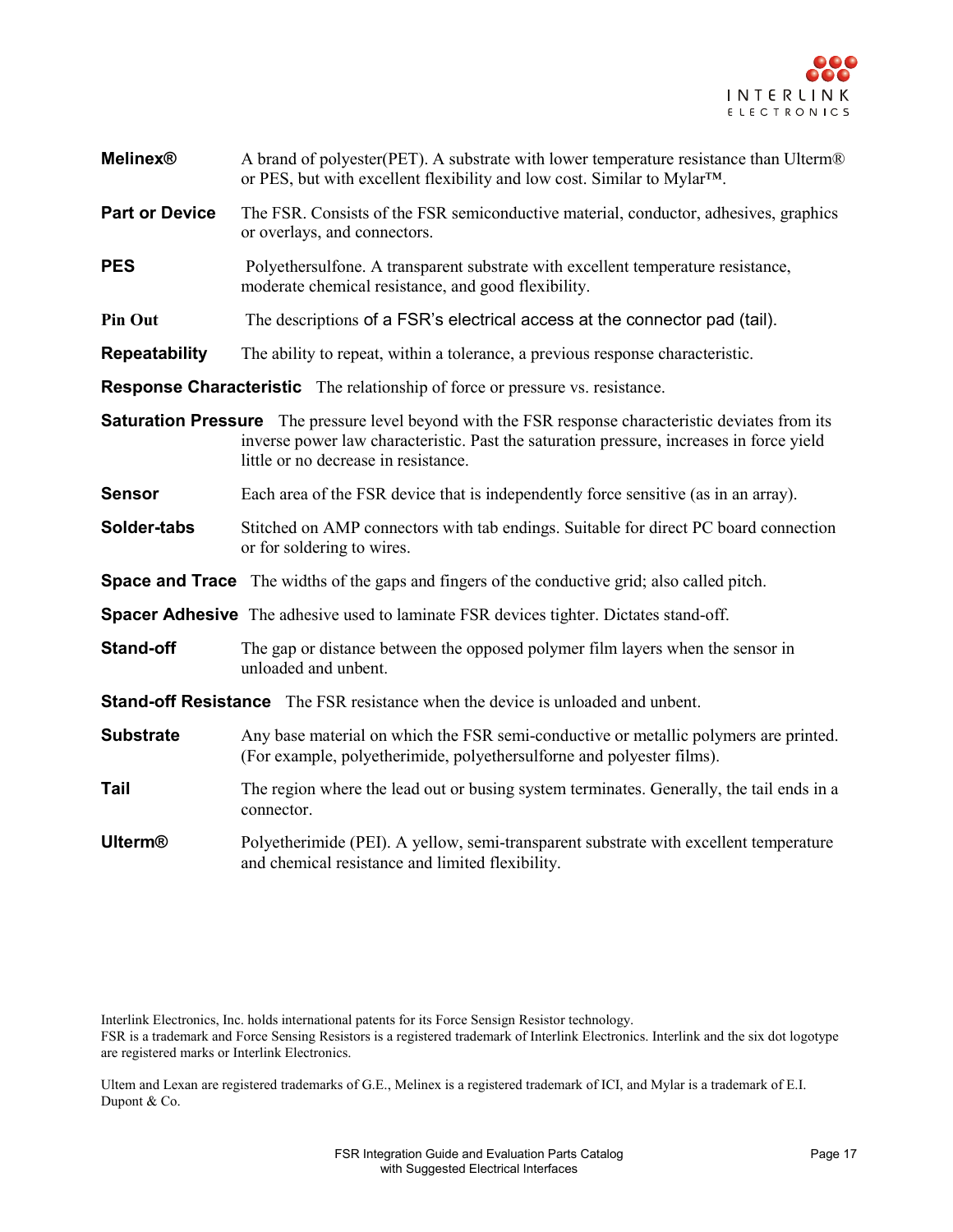



### **Suggested Electrical Interfaces Basic FSRs**

## FSR Voltage Divider

#### **FSR Voltage Divider**

For a simple force-to-voltage conversion, the FSR device is tied to a measuring resistor in a voltage divider configuration. The output is described by the equation:

 $VOUT = (V+) / [1 + RFSR/RM].$ 

In the shown configuration, the output voltage increases with increasing force. If RFSR and RM are swapped, the output swing will decrease with increasing force. These two output forms are mirror images about the line VOUT =  $(V+) / 2$ .

The measuring resistor, RM, is chosen to maximize the desired force sensitivity range and to limit current. The current through the FSR should be limited to less than 1 mA/square cm of applied force. Suggested opamps for single sided supply designs are LM358 and LM324. FET input devices such as LF355 and TL082 are also good. The low bias currents of these op-amps reduce the error due to the source impedance of the voltage divider.

A family of FORCE vs. VOUT curves is shown on the graph above for a standard FSR in a voltage divider configuration with various RM resistors. A  $(V+)$  of  $+5V$  was used for these examples.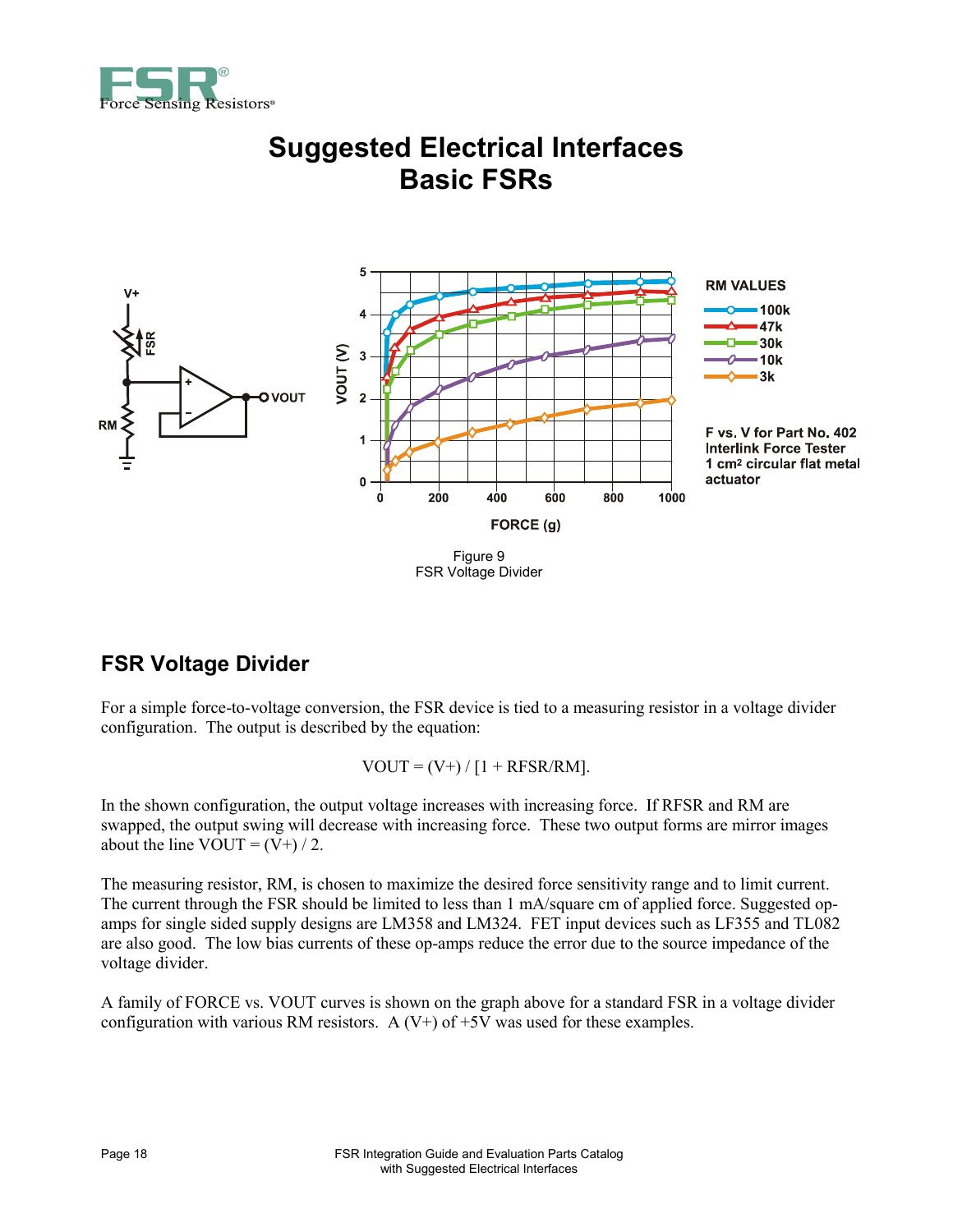



Figure 10 Adjustable Buffer



Figure 11 Adjustable Buffer

#### **Adjustable Buffers**

Similar to the FSR Voltage Divider, these interfaces isolate the output from the high source impedance of the Force Sensing Resistor. However, these alternatives allow adjustment of the output offset and gain.

In Figure 10, the ratio of resistors R2 and R1 sets the gain of the output. Offsets resulting from the non-infinite FSR resistance at zero force (or bias currents) can be trimmed out with the potentiometer, R3. For best results, R3 should be about one-twentieth of R1 or R2. Adding an additional pot at R2 makes the gain easily adjustable. Broad range gain adjustment can be made by replacing R2 and R1 with a single pot.

The circuit in Figure 11 yields similar results to the previous one, but the offset trim is isolated from the adjustable gain. With this separation, there is no constraint on values for the pot. Typical cal for R5 and the pot are around 10kΩ.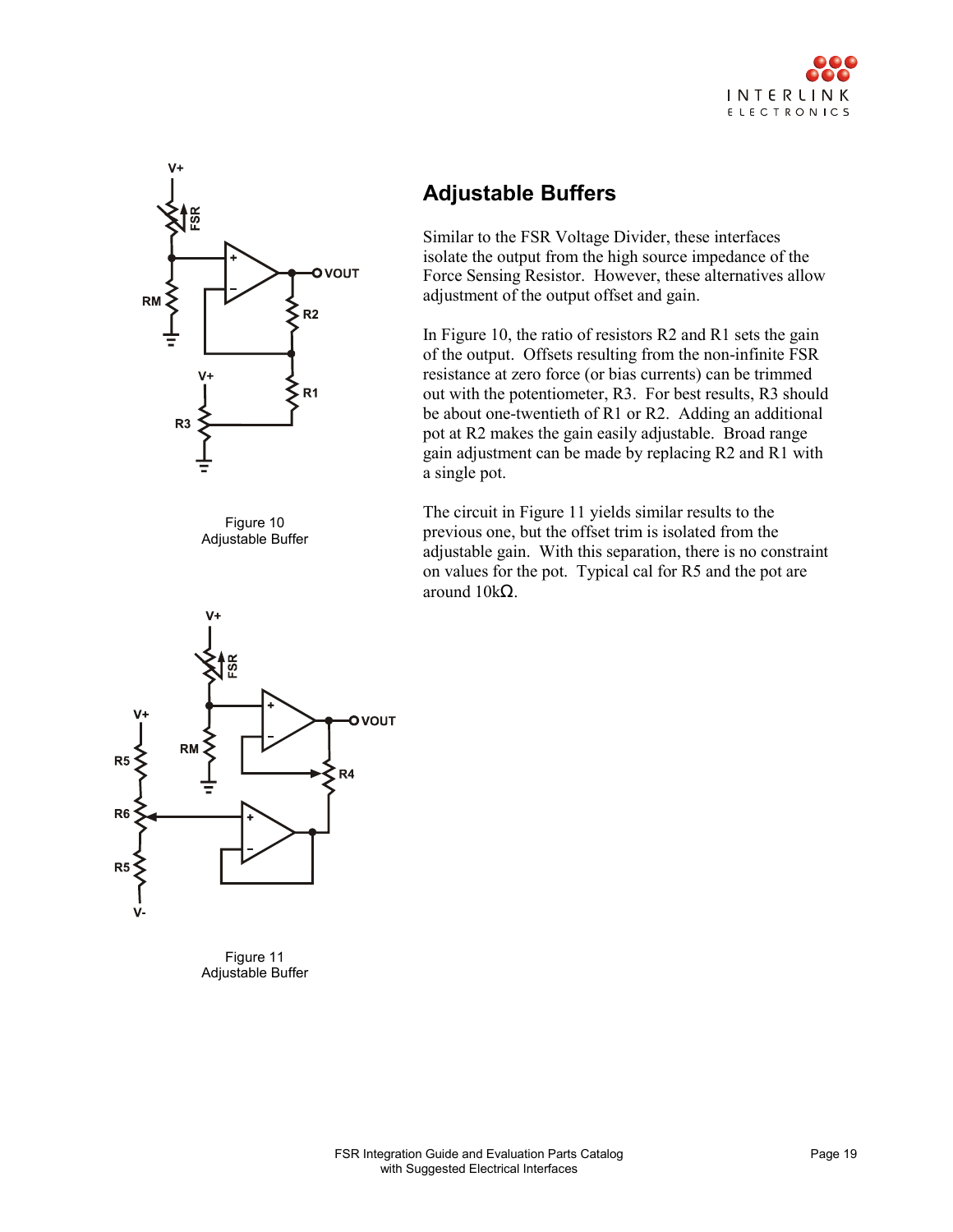



Figure 12 Multi-Channel FSR-to-Digital Interface

#### **Multi-Channel to FSR-to-Digital Interface**

#### Sampling Cycle (any FSR channel):

The microcontroller switches to a specific FSR channel, toggling it high, while all other FSR channels are toggled low. The RESET channel is toggled high, a counter starts and the capacitor C1 charges, with its charging rate controlled by the resistance of the FSR ( $t \sim RC$ ). When the capacitor reaches the high digital threshold of the INPUT channel, the counter shuts off, the RESET is toggled low, and the capacitor discharges.

The number of "counts" it takes from the toggling of the RESET high to the toggling of the INPUT high is proportional to the resistance of the FSR. The resistors RMIN and RMAX are used to set a minimum and maximum "counts" and therefore the range of the "counts". They are also used periodically to re-calibrate the reference. A sampling cycle for RMIN is run, the number of "counts" is stored and used as a new zero. Similarly, a sampling cycle for RMAX is run and the value is stored as the maximum range (after subtracting the RMIN value). Successive FSR samplings are normalized to the new zero. The full range is "zoned" by dividing the normalized maximum "counts" by the number of desired zones. This will delineate the window size or width of each zone.

Continual sampling is done to record changes in FSR resistance due to change sin force. Each FSR is selected sequentially.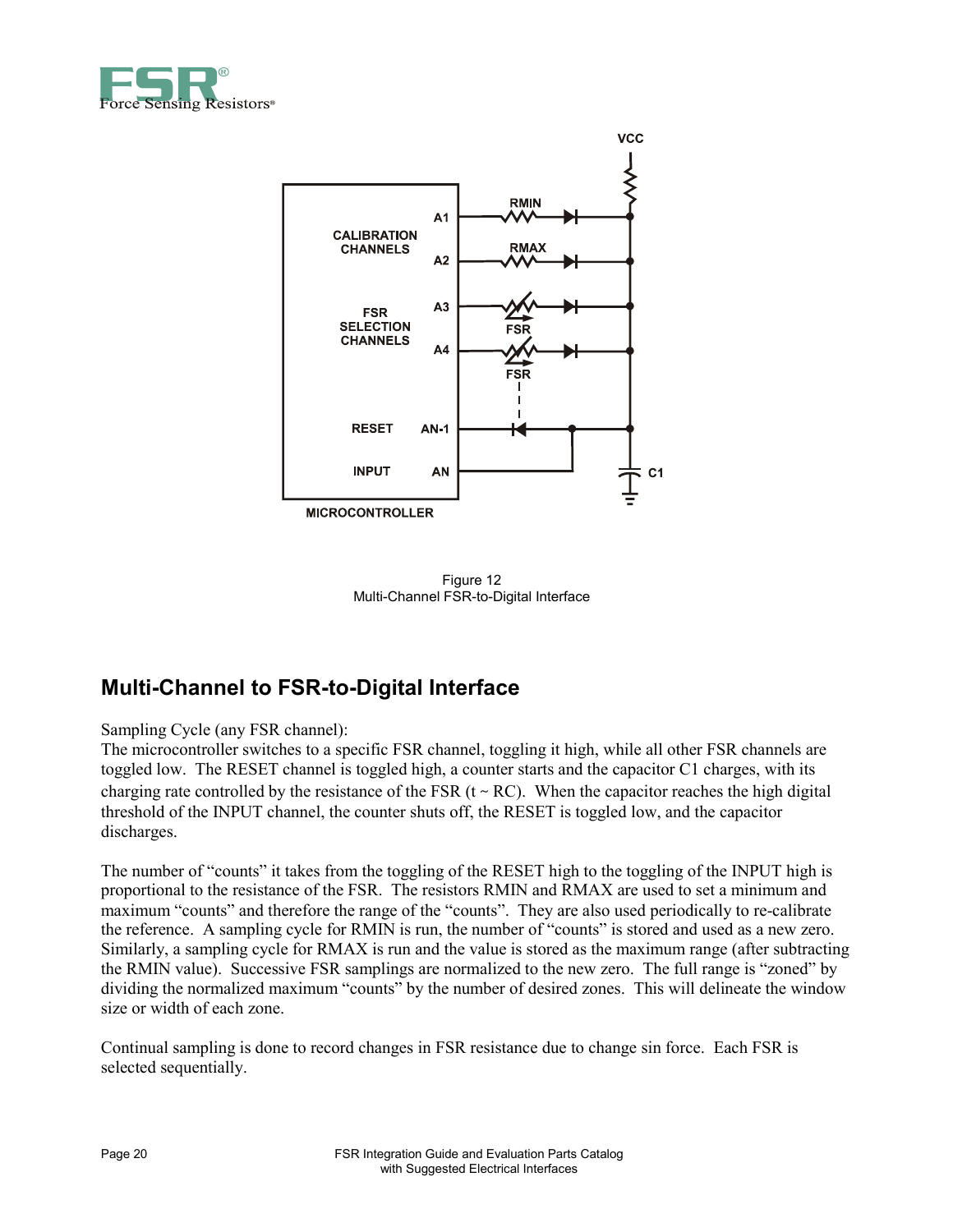



Figure 13 FSR Variable Force Threshold Switch

#### **FSR Variable Force Threshold Switch**

This simple circuit is ideal for applications that require on-off switching at a specified force, such as touchsensitive membrane, cut-off, and limit switches. For a variation of this circuit that is designed to control relay switching, see the following page.

The FSR device is arranged in a voltage divider with RM. An op-amp, U1, is used as a comparator. The output of U1 is either high or low. The non-inverting input of the op-amp is driven by the output of the divider, which is a voltage that increases with force. At zero force, the output of the op-amp will be low. When the voltage at the non-inverting input of the op-amp exceeds the voltage of the inverting input, the output of the op-amp will toggle high. The triggering voltage, and therefore the force threshold, is set at the inverting input by the pot R1. The hysteresis, R2, acts as a "debouncer", eliminating any multiple triggerings of the output that might occur.

Suggested op-amps are LM358 and LM324. Comparators like LM393 also work quite well. The parallel combination of R2 with RM is chosen to limit current and to maximize the desired force sensitivity range. A typical value for this combination is about 47kΩ.

The threshold adjustment pot, R1, can be replaced by two fixed value resistors in a voltage divider configuration.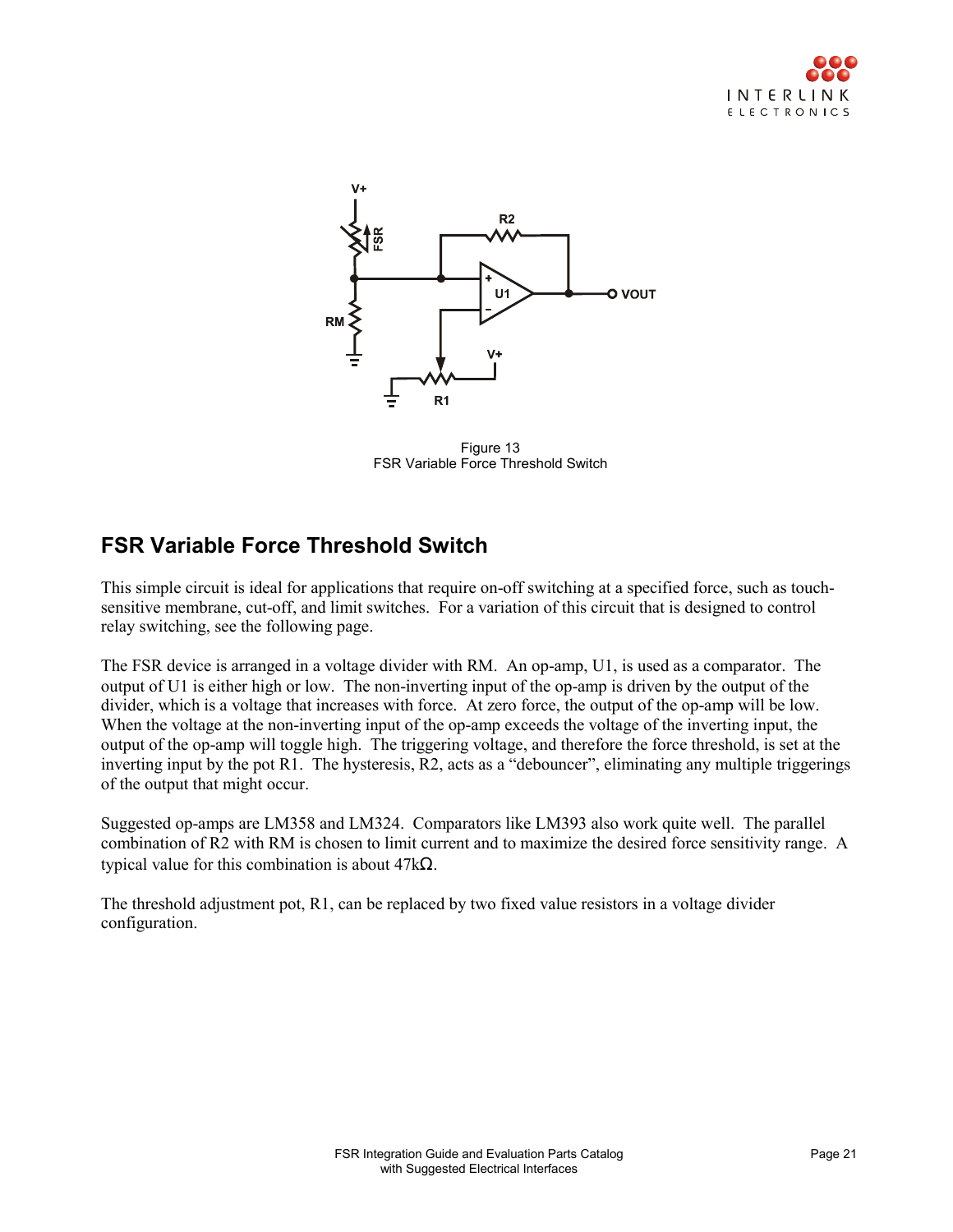



Figure 14 FSR Variable Force Threshold Relay Switch

#### **FSR Variable Force Threshold Relay Switch**

This circuit is a derivative of the simple FSR Variable Force Threshold Switch on the previous page. It has use where the element to be switched requires higher current, like automotive and industrial control relays.

The FSR device is arranged in a voltage divider with RM. An op-amp, U1, is used as a comparator. The output of U1 is either high or low. The non-inverting input of the op-amp sees the output of the divider, which is a voltage that increases with force. At zero force, the output of the op-amp will be low. When the voltage at the non-inverting input of the op-amp exceeds the voltage of the inverting input, the output of the op-amp will toggle high. The triggering voltage, and therefore the force threshold, is set at the inverting input by the pot R1. The transistor Q1 is chosen to match the required current specification for the relay. Any medium power NPN transistor should suffice. For example, an NTE272 can sink 2 amps, and an NTE291 can sink 4 amps. The resistor R3 limits the base current (a suggested value is 4.7kΩ). The hysteresis resistor, R2, acts as a "debouncer', eliminating any multiple triggerings of the output that might occur.

Suggested op-amps are LM358 and LM324. Comparators like LM393 and LM339 also work quite well, but must be used in conjunction with a pull-up resistor. The parallel combination of R2 with RM is chosen to limit current and to maximize the desired force sensitivity range. A typical value for this combination is about 47kΩ.

The threshold adjustment pot, R1, can be replaced by two fixed value resistors in a voltage divider configuration. The diode D1 is included to prevent flyback, which could harm the relay and the circuitry.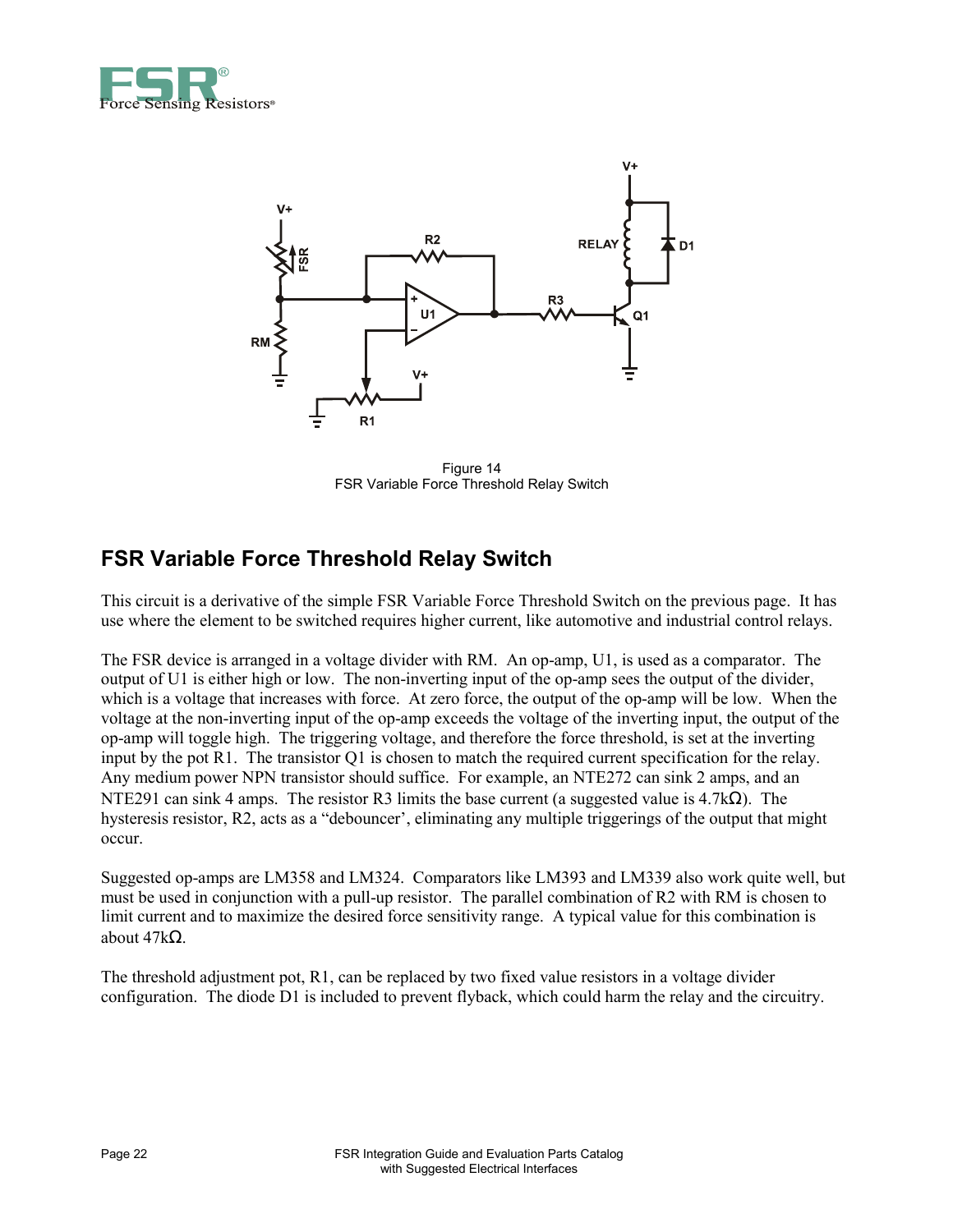#### **FSR Current-to-Voltage Converter**

In this circuit, the FSR device is the input of a current-to-voltage converter. The output of this amplifier is described by the equation:

 $VOUT = VREF \bullet [-RG/RFSR].$ 

With a positive reference voltage, the output of the op-amp must be able to swing below ground, from 0V to –VREF, therefore dual sided supplies are necessary. A negative reference voltage will yield a positive output swing, from 0V to +VREF.

 $VOUT = (-RG \cdot VREF)/RFSR$ .

VOUT is inversely proportional to RFSR. Changing RG and/or VREF changes the response slope. The following is an example of the sequence used for choosing the component values and output swing:

For a human-to-machine variable control device, like a joystick, the maximum force applied to the FSR is about 1kg. Testing of a typical FSR shows that the corresponding RFSR at 1kg is about 4.6k $\Omega$ . If VREF is – 5V, and an output swing of 0V to +5V is desired, then RG should be approximately equal to this minimum RFSR. RG is set at 4.7kΩ. A full swing of 0V to  $+5V$  is thus achieved. A set of FORCE vs. VOUT curves is shown in Figure 15 for a standard FSR using this interface with a variety of RG values.



FSR Current-to-Voltage Converter

The current through the FSR device should be limited to less than 1 mA/square cm of applied force. As with the voltage divider circuit, adding a resistor in parallel with RFSR will give a definite rest voltage, which is essentially a zero-force intercept value. This can be useful when resolution at low forces is desired.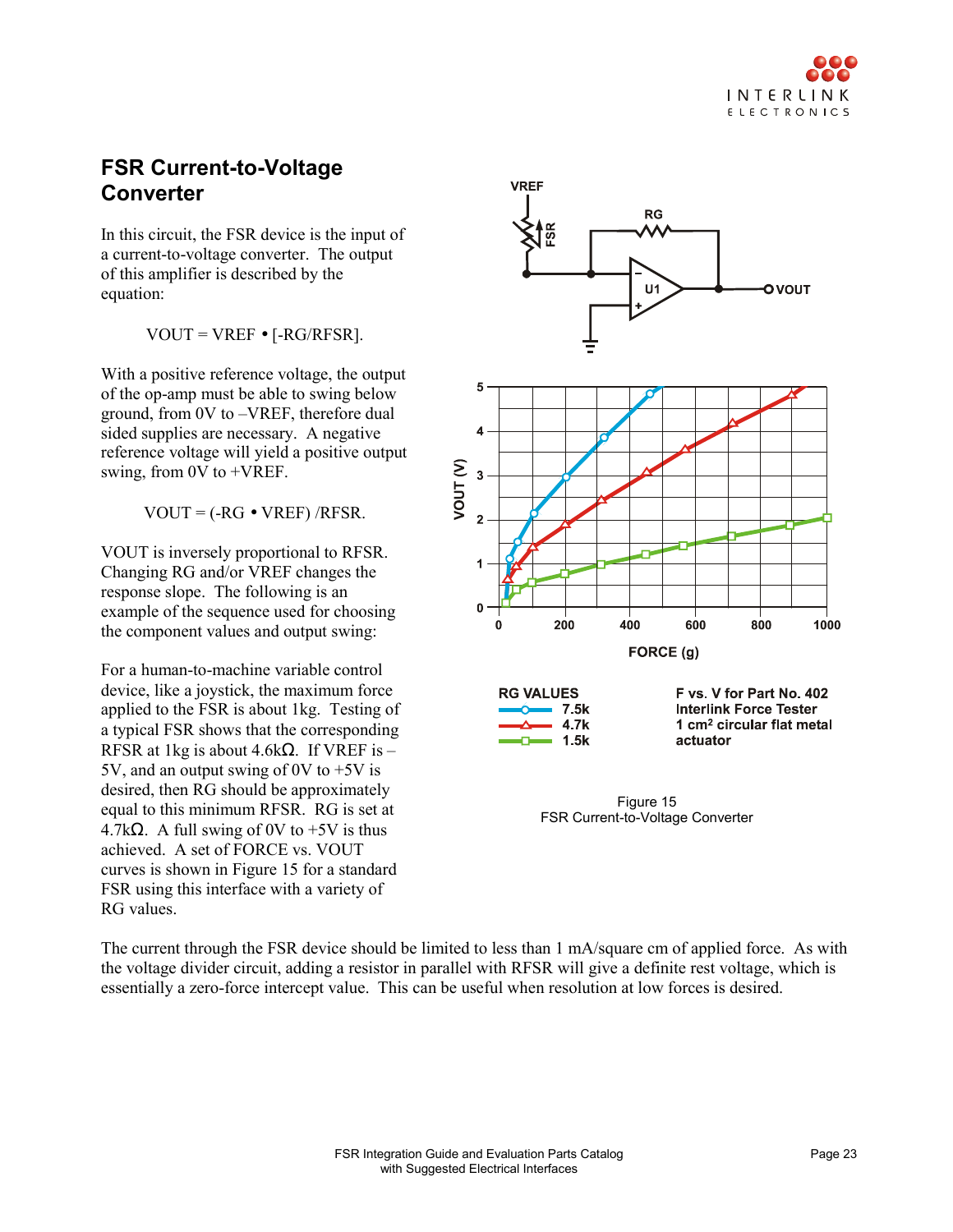



Figure 16 Add'l FSR Current-to-Voltage Converter



Figure 17 Add'l FSR Current-to-Voltage Converter

#### **Additional FSR Current-to-Voltage Converters**

These circuits are a slightly modified version of the current-to-voltage converter detailed on the previous page. Please refer to it for more detail.

The output of Figure 16 is described by the equation:

 $VOUT = [VREF/2] * [1-RG/RFSR]$ 

The output swing of this circuit is from (VREF/2) to 0V. In the case where RG is greater than RFSR, the output will go into negative saturation.

The output of Figure 17 is described by the equation:

 $VOUT = VREF/2 \bullet [1 + RG/RFSR].$ 

The output swing of this circuit is from (VREF/2) to VREF. In the case where RG is greater than RFSR, the output will go into positive saturation.

For either of these configurations, a zener diode placed in parallel with RG will limit the voltage built up across RG. These designs yield one-half the output swing of the previous circuit, but only require single sided supplies and positive reference voltages. Like the preceding circuit, the current through the FSR should be limited to less than 1 mA/square cm of applied force.

Suggested op-amps are LM358 and LM324.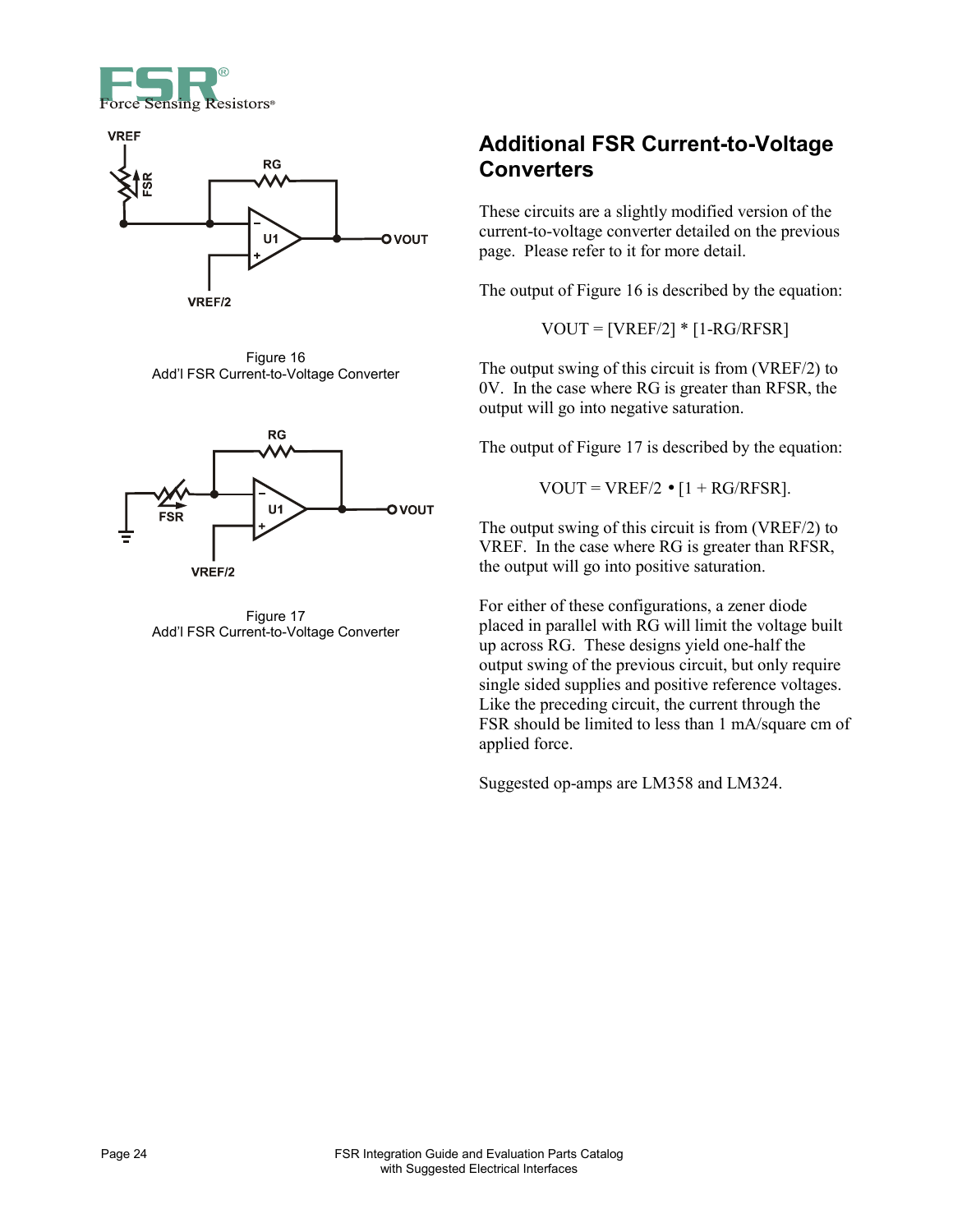



Figure 18 FSR Schmitt Trigger Oscillator

#### **FSR Schmitt Trigger Oscillator**

In this circuit, an oscillator is made using the FSR device as the feedback element around a Schmitt Trigger. In this manner, a simple force-to-frequency converter is made. At zero force, the FSR is an open circuit. Depending on the last stage of the trigger, the output remains constant, either high or low. When the FSR is pressed, the oscillator starts, its frequency increasing with increasing force. The  $2M\Omega$  resistor at the input of the trigger insures that the oscillator is off when FSRs with non-infinite resistance at zero force are used. The 47kΩ resistor and the 0.47 µF capacitor control the force-to-frequency characteristic. Changes in the "feel" of this circuit can be made by adjusting these values. The 0.1µF capacitor controls the frequency range of the oscillator. By implementing this circuit with CMOS or TTL, a digital process can be controlled by counting leading and/or trailing edges of the oscillator output. Suggested Schmitt Triggers are CD40106, CD4584 or 74C14.